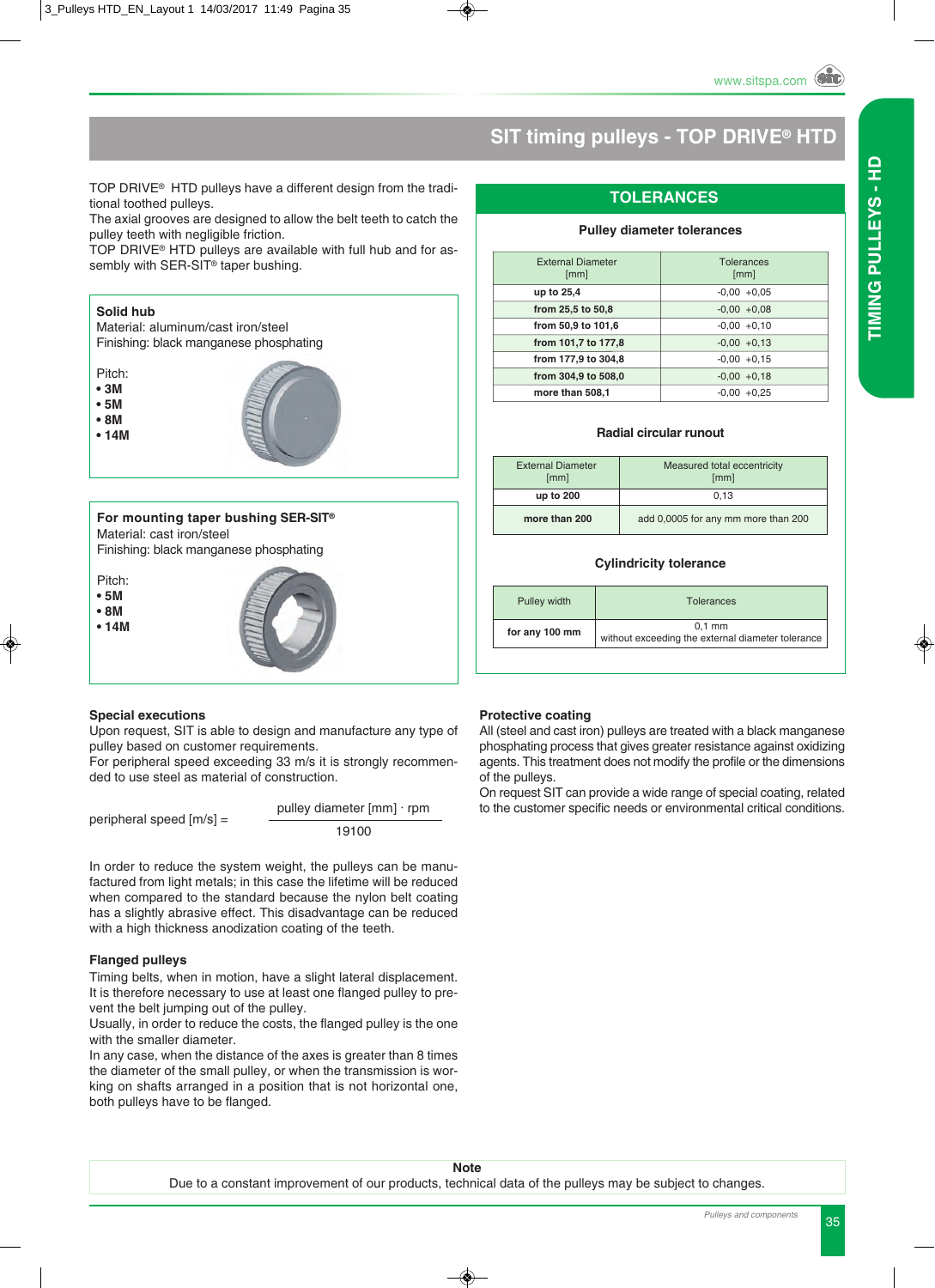*Pulleys and components* 36

#### **Dimensions of timing pulleys TOP DRIVE® HTD - solid hub** pitches 3M - 5M - 8M - 14M

| <b>Part Number</b>             | HD 48 | -8M | 20 |
|--------------------------------|-------|-----|----|
| HTD timing pulleys - solid hub |       |     |    |
| Number of teeth                |       |     |    |
| Pitch                          |       |     |    |
| Belt width in mm               |       |     |    |

### **HD ... -3M09 3M**

| Code          | Teeth<br>nr. | <b>Type</b>    | E<br>[mm]                | $\mathsf{R}$<br>[mm] | S<br>[mm] | H<br>[mm] | W<br>[mm] | Y<br>[mm] | Z<br>[mm] | Flange             | Material |
|---------------|--------------|----------------|--------------------------|----------------------|-----------|-----------|-----------|-----------|-----------|--------------------|----------|
| HD 10 - 3M 09 | 10           | $\overline{2}$ | 13.0                     | 9,55                 | 8.79      | 13.0      | 10,2      | 17,5      | 7,3       |                    |          |
| HD 12 - 3M 09 | 12           | $\overline{2}$ | 15,0                     | 11,46                | 10,70     | 15,0      | 10,2      | 17,5      | 7,3       |                    |          |
| HD 14 - 3M 09 | 14           | $\overline{2}$ | 16.0                     | 13.37                | 12.61     | 18.0      | 10.2      | 17,5      | 7,3       |                    |          |
| HD 15 - 3M 09 | 15           | $\overline{2}$ | 17,5                     | 14,32                | 13,56     | 18,0      | 10,2      | 17,5      | 7,3       |                    |          |
| HD 16 - 3M 09 | 16           | 1.             | 17,5                     | 15,28                | 14,52     | 10,0      | 12,8      | 20,6      | 7,8       |                    |          |
| HD 18 - 3M 09 | 18           | $\mathbf{1}$   | 20,0                     | 17,19                | 16,43     | 11,0      | 12,8      | 20,6      | 7,8       |                    |          |
| HD 20 - 3M 09 | 20           | 1              | 23,0                     | 19,10                | 18,34     | 13,0      | 12,8      | 20,6      | 7,8       |                    |          |
| HD 21 - 3M 09 | 21           | $\mathbf{1}$   | 25,0                     | 20,05                | 19,29     | 13,0      | 12,8      | 20,6      | 7,8       | with flanges       |          |
| HD 22 - 3M 09 | 22           | 1              | 25,0                     | 21,01                | 20,25     | 13,0      | 12,8      | 20,6      | 7,8       |                    |          |
| HD 24 - 3M 09 | 24           | $\mathbf{1}$   | 25,0                     | 22,92                | 22,16     | 14,0      | 12,8      | 20,6      | 7,8       |                    |          |
| HD 26 - 3M 09 | 26           | 1              | 28.0                     | 24.83                | 24.07     | 16.0      | 12,8      | 20.6      | 7,8       |                    | aluminum |
| HD 28 - 3M 09 | 28           | $\mathbf{1}$   | 32.0                     | 26,74                | 25,98     | 18,0      | 12,8      | 20,6      | 7,8       |                    |          |
| HD 30 - 3M 09 | 30           | 1              | 32.0                     | 28,65                | 27,89     | 20,0      | 12,8      | 20,6      | 7,8       |                    |          |
| HD 32 - 3M 09 | 32           | $\mathbf{1}$   | 36,0                     | 30,56                | 29,80     | 22,0      | 12,8      | 20,6      | 7,8       |                    |          |
| HD 36 - 3M 09 | 36           | 1              | 39.0                     | 34,38                | 33,62     | 26,0      | 13,4      | 22,2      | 8,8       |                    |          |
| HD 40 - 3M 09 | 40           | $\mathbf{1}$   | 42.0                     | 38,20                | 37.44     | 28.0      | 13,4      | 22,2      | 8.8       |                    |          |
| HD 44 - 3M 09 | 44           | 1              | 48,0                     | 42,02                | 41,26     | 33,0      | 13,4      | 22,2      | 8,8       |                    |          |
| HD 48 - 3M 09 | 48           | 1A             | $\overline{\phantom{a}}$ | 45,84                | 45,08     | 33,0      | 13,4      | 22,2      | 8.8       |                    |          |
| HD 60 - 3M 09 | 60           | 1A             | $\overline{\phantom{0}}$ | 57,30                | 56,54     | 33,0      | 13,4      | 22,2      | 8,8       | without<br>flanges |          |
| HD 72 - 3M 09 | 72           | 1A             | $\overline{\phantom{a}}$ | 68,75                | 67,99     | 33,0      | 13,4      | 22,2      | 8,8       |                    |          |
|               |              |                |                          |                      |           |           |           |           |           |                    |          |

#### **HD ... -3M15 3M**

| Code          | Teeth<br>nr. | Type           | E<br>[mm]                | $\mathsf{R}$<br>[mm] | $\mathcal{S}$<br>[mm] | H<br>[mm] | W<br>[mm] | Y<br>[mm] | Z<br>[mm] | Flange             | <b>Material</b> |
|---------------|--------------|----------------|--------------------------|----------------------|-----------------------|-----------|-----------|-----------|-----------|--------------------|-----------------|
| HD 10 - 3M 15 | 10           | $\overline{2}$ | 13,0                     | 9,55                 | 8,79                  | 13,0      | 17,0      | 26,0      | 9,0       |                    |                 |
| HD 12 - 3M 15 | 12           | $\overline{2}$ | 15,0                     | 11,46                | 10,70                 | 15,0      | 17,0      | 26,0      | 9,0       |                    |                 |
| HD 14 - 3M 15 | 14           | 2              | 16.0                     | 13,37                | 12.61                 | 18,0      | 17,0      | 26.0      | 9,0       |                    |                 |
| HD 15 - 3M 15 | 15           | $\overline{2}$ | 17,5                     | 14,32                | 13,56                 | 18,0      | 17,0      | 26,0      | 9,0       |                    |                 |
| HD 16 - 3M 15 | 16           | 1              | 17.5                     | 15,28                | 14,52                 | 10,0      | 19,5      | 26.0      | 6,5       |                    |                 |
| HD 18 - 3M 15 | 18           | $\mathbf{1}$   | 20.0                     | 17,19                | 16.43                 | 11,0      | 19.5      | 26.0      | 6.5       |                    |                 |
| HD 20 - 3M 15 | 20           | $\mathbf{1}$   | 23.0                     | 19,10                | 18,34                 | 13,0      | 19.5      | 26.0      | 6,5       |                    |                 |
| HD 21 - 3M 15 | 21           | $\mathbf{1}$   | 25,0                     | 20,05                | 19,29                 | 13,0      | 19,5      | 26.0      | 6,5       | with flanges       |                 |
| HD 22 - 3M 15 | 22           | 1              | 25,0                     | 21,01                | 20,25                 | 13,0      | 19.5      | 26.0      | 6,5       |                    |                 |
| HD 24 - 3M 15 | 24           | $\mathbf{1}$   | 25.0                     | 22,92                | 22,16                 | 14,0      | 19,5      | 26.0      | 6,5       |                    |                 |
| HD 26 - 3M 15 | 26           | 1              | 28.0                     | 24.83                | 24.07                 | 16.0      | 19.5      | 26.0      | 6.5       |                    | aluminum        |
| HD 28 - 3M 15 | 28           | $\mathbf{1}$   | 32,0                     | 26,74                | 25,98                 | 18,0      | 19,5      | 26,0      | 6,5       |                    |                 |
| HD 30 - 3M 15 | 30           | 1              | 32,0                     | 28,65                | 27,89                 | 20,0      | 19,5      | 26,0      | 6,5       |                    |                 |
| HD 32 - 3M 15 | 32           | $\mathbf{1}$   | 36.0                     | 30,56                | 29,80                 | 22,0      | 19,5      | 26.0      | 6,5       |                    |                 |
| HD 36 - 3M 15 | 36           | $\mathbf{1}$   | 39,0                     | 34,38                | 33,62                 | 26,0      | 20,0      | 30.0      | 10,0      |                    |                 |
| HD 40 - 3M 15 | 40           | $\mathbf{1}$   | 42,0                     | 38,20                | 37,44                 | 28,0      | 20,0      | 30.0      | 10,0      |                    |                 |
| HD 44 - 3M 15 | 44           | 1              | 48.0                     | 42.02                | 41.26                 | 33,0      | 20.0      | 30.0      | 10,0      |                    |                 |
| HD 48 - 3M 15 | 48           | 1A             | $\blacksquare$           | 45,84                | 45,08                 | 33,0      | 20,0      | 30.0      | 10.0      |                    |                 |
| HD 60 - 3M 15 | 60           | 1A             | $\overline{\phantom{a}}$ | 57,30                | 56,54                 | 33,0      | 20,0      | 30,0      | 10,0      | without<br>flanges |                 |
| HD 72 - 3M 15 | 72           | 1A             | $\overline{\phantom{a}}$ | 68,75                | 67,99                 | 33,0      | 20,0      | 30,0      | 10,0      |                    |                 |











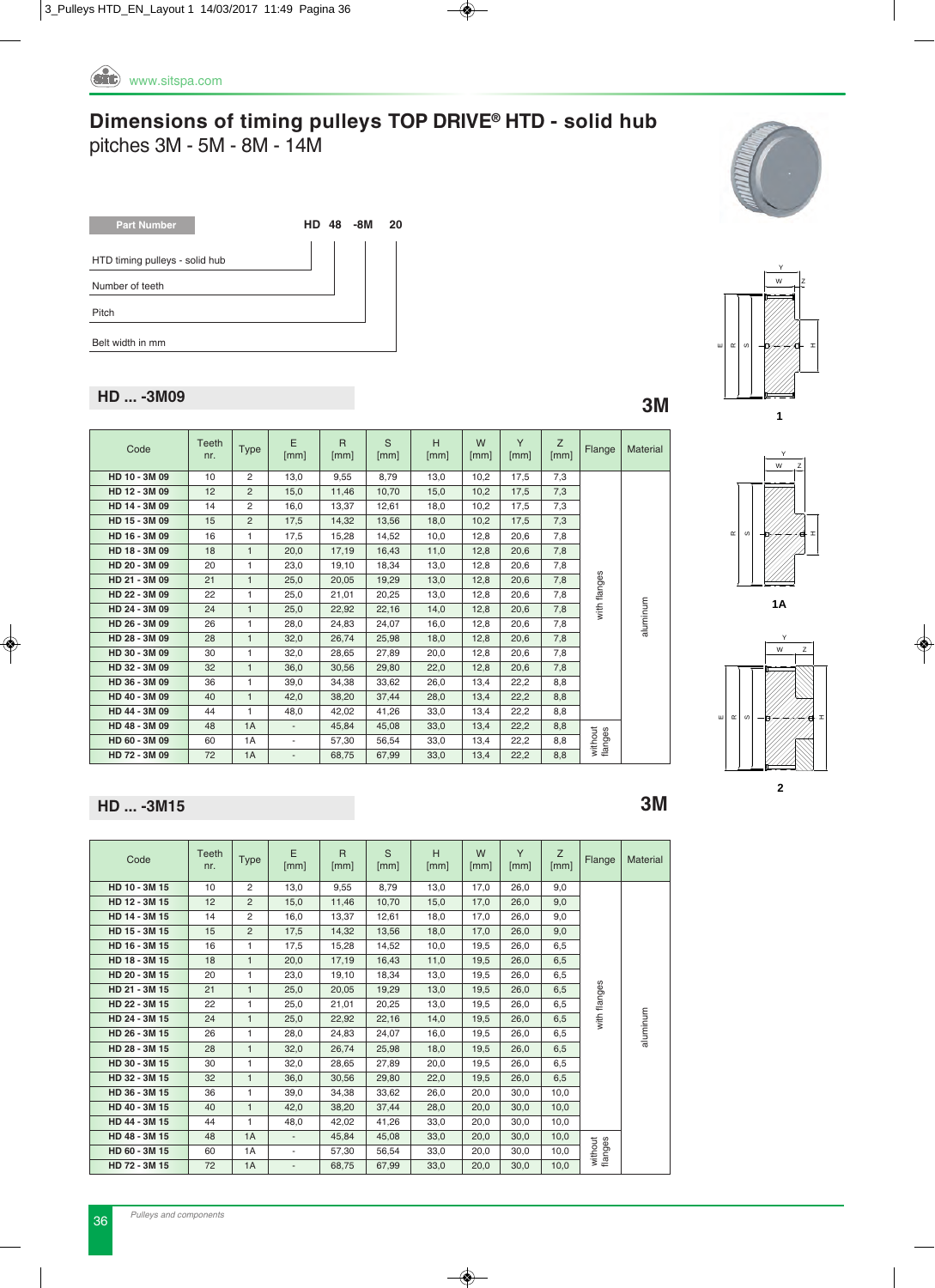#### **HD ... -5M09 5M**

| Code          | Teeth<br>nr. | <b>Type</b>  | E<br>[mm]                | $\overline{R}$<br>[mm] | S<br>[mm] | H<br>[mm]                | W<br>[mm] | Y<br>[mm] | Z<br>[mm] | Z<br>[mm] | Flange             | Mater    |
|---------------|--------------|--------------|--------------------------|------------------------|-----------|--------------------------|-----------|-----------|-----------|-----------|--------------------|----------|
| HD 12 - 5M 09 | 12           | 1            | 23.0                     | 19.10                  | 17,96     | ٠                        | 12.0      | 14.5      | 20.0      | 5.5       |                    |          |
| HD 14 - 5M 09 | 14           | 1            | 25,0                     | 22,28                  | 21,14     | $\overline{\phantom{a}}$ | 13,0      | 14,5      | 20,0      | 5,5       |                    |          |
| HD 15 - 5M 09 | 15           | 1            | 28,0                     | 23,87                  | 22,73     | ٠                        | 16,0      | 14,5      | 20,0      | 5,5       |                    |          |
| HD 16 - 5M 09 | 16           | 1            | 28.0                     | 25.47                  | 24,32     | $\overline{\phantom{a}}$ | 16.5      | 14.5      | 20.0      | 5.5       |                    |          |
| HD 18 - 5M 09 | 18           | 1            | 32,0                     | 28,65                  | 27,51     | ٠                        | 20.0      | 14.5      | 20.0      | 5.5       |                    |          |
| HD 20 - 5M 09 | 20           | 1            | 36,0                     | 31,83                  | 30,69     | $\overline{\phantom{a}}$ | 23,0      | 14,5      | 22,5      | 8,0       |                    |          |
| HD 21 - 5M 09 | 21           | 1            | 38,0                     | 33,42                  | 32,28     | ٠                        | 24,0      | 14,5      | 22,5      | 8,0       |                    |          |
| HD 22 - 5M 09 | 22           | $\mathbf{1}$ | 39.0                     | 35,01                  | 33,87     | $\overline{\phantom{a}}$ | 25,5      | 14.5      | 22,5      | 8.0       | with flanges       | steel    |
| HD 24 - 5M 09 | 24           | 1            | 42.0                     | 38,19                  | 37,06     | ٠                        | 27,0      | 14,5      | 22,5      | 8,0       |                    |          |
| HD 26 - 5M 09 | 26           | $\mathbf{1}$ | 44.0                     | 41,38                  | 40,24     | $\overline{\phantom{a}}$ | 30.0      | 14,5      | 22,5      | 8,0       |                    |          |
| HD 28 - 5M 09 | 28           | 1            | 48.0                     | 44.56                  | 43,42     | ٠                        | 30.5      | 14.5      | 22,5      | 8.0       |                    |          |
| HD 30 - 5M 09 | 30           | 1            | 51.0                     | 47,75                  | 46.61     | $\overline{\phantom{a}}$ | 35.0      | 14.5      | 22.5      | 8.0       |                    |          |
| HD 32 - 5M 09 | 32           | 1            | 54,0                     | 50,93                  | 49,79     | ٠                        | 38,0      | 14,5      | 22,5      | 8,0       |                    |          |
| HD 36 - 5M 09 | 36           | $\mathbf{1}$ | 60,0                     | 57,30                  | 56,16     | $\overline{\phantom{a}}$ | 38,0      | 14,5      | 22,5      | 8,0       |                    |          |
| HD 40 - 5M 09 | 40           | 1            | 71,0                     | 63.66                  | 62,52     | ٠                        | 38.0      | 14.5      | 22.5      | 8.0       |                    |          |
| HD 44 - 5M 09 | 44           | 1A           | $\overline{\phantom{a}}$ | 70,03                  | 68,89     | $\overline{\phantom{a}}$ | 38.0      | 14.5      | 25,5      | 11.0      |                    |          |
| HD 48 - 5M 09 | 48           | 1A           | $\overline{\phantom{a}}$ | 76,39                  | 75,25     | ٠                        | 45,0      | 14,5      | 25,5      | 11.0      | without<br>flanges | aluminum |
| HD 60 - 5M 09 | 60           | 1A           | $\overline{\phantom{a}}$ | 95,49                  | 94,35     | $\overline{\phantom{a}}$ | 45.0      | 14.5      | 25,5      | 11.0      |                    |          |
| HD 72 - 5M 09 | 72           | 3A           | $\overline{\phantom{a}}$ | 114,59                 | 113.45    | 90                       | 45.0      | 14.5      | 25,5      | 11.0      |                    |          |



H





#### **HD ... -5M15 5M**

| Code          | Teeth<br>nr. | <b>Type</b>  | E<br>[mm]                | $\overline{R}$<br>[mm] | S<br>[mm] | $\cup$<br>[mm]           | H<br>[mm] | W<br>[mm] | Y<br>[mm] | Z<br>[mm] | Flange             | <b>Material</b> |
|---------------|--------------|--------------|--------------------------|------------------------|-----------|--------------------------|-----------|-----------|-----------|-----------|--------------------|-----------------|
| HD 12 - 5M 15 | 12           | $\mathbf{1}$ | 23,0                     | 19,10                  | 17,96     | $\overline{\phantom{a}}$ | 12,0      | 20,5      | 26,0      | 5,5       |                    |                 |
| HD 14 - 5M 15 | 14           | $\mathbf{1}$ | 25,0                     | 22,28                  | 21,14     | $\overline{\phantom{a}}$ | 13,0      | 20,5      | 26,0      | 5,5       |                    |                 |
| HD 15 - 5M 15 | 15           | 1            | 28,0                     | 23,87                  | 22,73     | ٠                        | 16,0      | 20,5      | 26,0      | 5,5       |                    |                 |
| HD 16 - 5M 15 | 16           | $\mathbf{1}$ | 28,0                     | 25,47                  | 24,32     | $\overline{\phantom{a}}$ | 16,5      | 20,5      | 26,0      | 5,5       |                    |                 |
| HD 18 - 5M 15 | 18           | 1            | 32,0                     | 28,65                  | 27,51     | $\overline{\phantom{a}}$ | 20,0      | 20,5      | 26,0      | 5,5       |                    |                 |
| HD 20 - 5M 15 | 20           | $\mathbf{1}$ | 36,0                     | 31,83                  | 30,69     | $\overline{\phantom{a}}$ | 23,0      | 20,5      | 26,0      | 5,5       | S                  |                 |
| HD 21 - 5M 15 | 21           | 1            | 38,0                     | 33,42                  | 32,28     | $\overline{\phantom{a}}$ | 24,0      | 20,5      | 26,0      | 5,5       |                    |                 |
| HD 22 - 5M 15 | 22           | $\mathbf{1}$ | 39,0                     | 35,01                  | 33,87     | $\overline{\phantom{a}}$ | 25,5      | 20,5      | 26,0      | 5,5       | with flange        | steel           |
| HD 24 - 5M 15 | 24           | 1            | 42,0                     | 38,19                  | 37,06     | $\overline{\phantom{a}}$ | 27,0      | 20,5      | 28,0      | 7,5       |                    |                 |
| HD 26 - 5M 15 | 26           | $\mathbf{1}$ | 44.0                     | 41,38                  | 40,24     | $\overline{\phantom{a}}$ | 30,0      | 20,5      | 28,0      | 7,5       |                    |                 |
| HD 28 - 5M 15 | 28           | $\mathbf{1}$ | 48,0                     | 44,56                  | 43,42     | $\overline{\phantom{a}}$ | 30,5      | 20,5      | 28,0      | 7,5       |                    |                 |
| HD 30 - 5M 15 | 30           | $\mathbf{1}$ | 51,0                     | 47,75                  | 46,61     | $\overline{\phantom{a}}$ | 35,0      | 20,5      | 28,0      | 7,5       |                    |                 |
| HD 32 - 5M 15 | 32           | 1            | 54,0                     | 50,93                  | 49,79     | $\overline{\phantom{a}}$ | 38,0      | 20,5      | 28,0      | 7,5       |                    |                 |
| HD 36 - 5M 15 | 36           | $\mathbf{1}$ | 60,0                     | 57,30                  | 56,16     | $\overline{\phantom{a}}$ | 38,0      | 20,5      | 28,0      | 7,5       |                    |                 |
| HD 40 - 5M 15 | 40           | 1            | 71,0                     | 63,66                  | 62,52     | $\overline{\phantom{a}}$ | 38,0      | 20,5      | 28,0      | 7,5       |                    |                 |
| HD 44 - 5M 15 | 44           | 1A           | $\overline{\phantom{a}}$ | 70,03                  | 68,89     | $\overline{\phantom{a}}$ | 38,0      | 20,5      | 30,0      | 9,5       |                    |                 |
| HD 48 - 5M 15 | 48           | 1A           | $\overline{\phantom{a}}$ | 76,39                  | 75,25     | $\overline{\phantom{a}}$ | 45,0      | 20,5      | 30,0      | 9,5       |                    |                 |
| HD 60 - 5M 15 | 60           | 1A           | $\overline{\phantom{a}}$ | 95.49                  | 94,35     | $\overline{\phantom{a}}$ | 50.0      | 20,5      | 30.0      | 9,5       | without<br>flanges | aluminum        |
| HD 72 - 5M 15 | 72           | 3A           | ٠                        | 114,59                 | 113,45    | 90                       | 50,0      | 20,5      | 30,0      | 9,5       |                    |                 |

www.sitspa.com

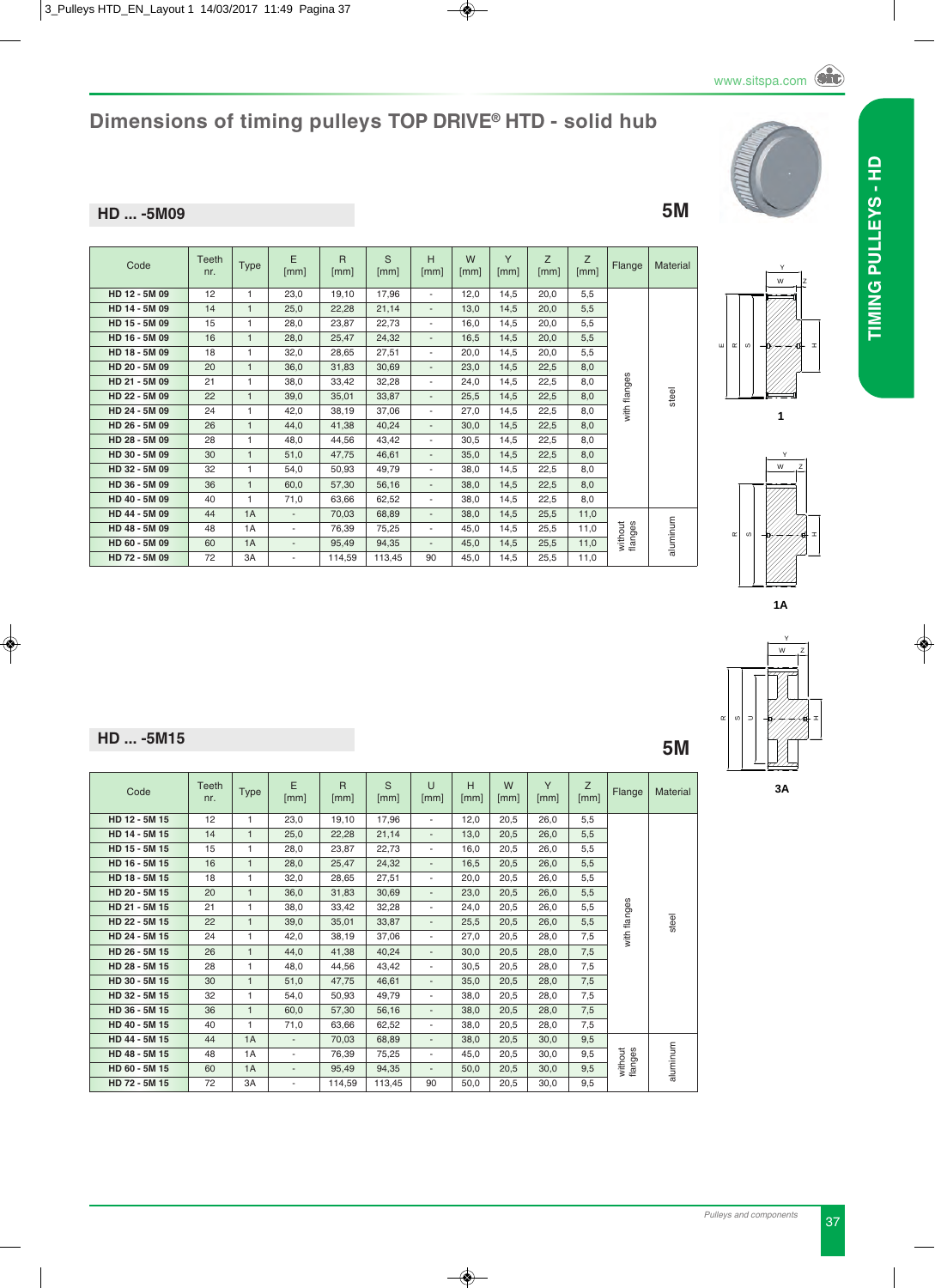

#### **HD ... -5M25 5M**

| Code          | Teeth<br>nr. | <b>Type</b>  | E<br>[mm]                | $\overline{R}$<br>$\lceil mm \rceil$ | S<br>[mm] | $\cup$<br>[mm]           | Н<br>[mm] | W<br>[mm] | Y<br>[mm] | Z<br>[mm] | Flange             | Materia  |
|---------------|--------------|--------------|--------------------------|--------------------------------------|-----------|--------------------------|-----------|-----------|-----------|-----------|--------------------|----------|
| HD 12 - 5M 25 | 12           | 1            | 23,0                     | 19,10                                | 17,96     | $\overline{\phantom{a}}$ | 12,0      | 30,0      | 36,0      | 6,0       |                    |          |
| HD 14 - 5M 25 | 14           | 1            | 25,0                     | 22,28                                | 21,14     | $\overline{\phantom{a}}$ | 13,0      | 30,0      | 36,0      | 6,0       |                    |          |
| HD 15 - 5M 25 | 15           | 1.           | 28,0                     | 23.87                                | 22,73     | $\overline{\phantom{a}}$ | 16,0      | 30,0      | 36,0      | 6,0       |                    |          |
| HD 16 - 5M 25 | 16           | 1            | 28,0                     | 25,47                                | 24,32     | $\overline{\phantom{a}}$ | 16,5      | 30,0      | 36,0      | 6.0       |                    |          |
| HD 18 - 5M 25 | 18           | $\mathbf{1}$ | 32,0                     | 28,65                                | 27,51     | $\overline{\phantom{a}}$ | 20,0      | 30,0      | 36,0      | 6,0       |                    |          |
| HD 20 - 5M 25 | 20           | 1            | 36,0                     | 31,83                                | 30,69     | $\overline{\phantom{a}}$ | 23,0      | 30.0      | 36,0      | 6,0       |                    |          |
| HD 21 - 5M 25 | 21           | 1            | 38.0                     | 33.42                                | 32,28     | $\overline{\phantom{a}}$ | 24.0      | 30.0      | 38.0      | 8.0       | with flanges       |          |
| HD 22 - 5M 25 | 22           | 1            | 39,0                     | 35,01                                | 33,87     | $\overline{\phantom{a}}$ | 25,5      | 30,0      | 38,0      | 8,0       |                    | steel    |
| HD 24 - 5M 25 | 24           | 1.           | 42.0                     | 38,19                                | 37.06     | $\overline{\phantom{a}}$ | 27,0      | 30.0      | 38.0      | 8.0       |                    |          |
| HD 26 - 5M 25 | 26           | $\mathbf{1}$ | 44.0                     | 41,38                                | 40,24     | $\overline{\phantom{a}}$ | 30,0      | 30,0      | 38,0      | 8,0       |                    |          |
| HD 28 - 5M 25 | 28           |              | 48,0                     | 44,56                                | 43,42     | $\overline{\phantom{a}}$ | 30,5      | 30,0      | 38,0      | 8,0       |                    |          |
| HD 30 - 5M 25 | 30           | 1            | 51,0                     | 47,75                                | 46,61     | $\overline{\phantom{a}}$ | 35,0      | 30,0      | 38,0      | 8,0       |                    |          |
| HD 32 - 5M 25 | 32           | 1            | 54,0                     | 50,93                                | 49,79     | $\overline{\phantom{a}}$ | 38,0      | 30,0      | 38,0      | 8,0       |                    |          |
| HD 36 - 5M 25 | 36           | 1            | 60,0                     | 57,30                                | 56,16     | $\overline{\phantom{a}}$ | 38,0      | 30.0      | 38.0      | 8,0       |                    |          |
| HD 40 - 5M 25 | 40           |              | 71,0                     | 63,66                                | 62,52     | $\overline{\phantom{a}}$ | 38,0      | 30,0      | 38,0      | 8,0       |                    |          |
| HD 44 - 5M 25 | 44           | $1A - 3A$    | $\overline{\phantom{a}}$ | 70,03                                | 68,89     | $\overline{\phantom{a}}$ | 38,0      | 30.0      | 40.0      | 10,0      |                    |          |
| HD 48 - 5M 25 | 48           | $1A - 3A$    | $\overline{\phantom{a}}$ | 76,39                                | 75,25     | $\overline{\phantom{a}}$ | 45,0      | 30,0      | 40,0      | 10,0      |                    |          |
| HD 60 - 5M 25 | 60           | $1A - 3A$    | $\overline{\phantom{a}}$ | 95,49                                | 94,35     | $\overline{\phantom{a}}$ | 50,0      | 30,0      | 40,0      | 10,0      | without<br>flanges | aluminum |
| HD 72 - 5M 25 | 72           | 3A           | $\overline{\phantom{a}}$ | 114,59                               | 113,45    | 90                       | 50,0      | 30,0      | 40,0      | 10,0      |                    |          |



















### **HD ... -8M20 8M**

| Code           | <b>Teeth</b><br>nr. | <b>Type</b>  | E<br>[mm]                | $\overline{R}$<br>[mm] | S<br>[mm] | $\cup$<br>[mm]           | H<br>[mm] | d<br>[mm]                | W<br>[mm] | Y<br>[mm] | Z<br>[mm] | Flange          | Material  |
|----------------|---------------------|--------------|--------------------------|------------------------|-----------|--------------------------|-----------|--------------------------|-----------|-----------|-----------|-----------------|-----------|
| HD 18 - 8M 20  | 18                  | $\mathbf{1}$ | 51,0                     | 45,84                  | 44,46     | $\blacksquare$           | 32,0      | $\overline{\phantom{a}}$ | 28        | 38        | 10        |                 |           |
| HD 20 - 8M 20  | 20                  | $\mathbf{1}$ | 57,0                     | 50,93                  | 49,56     | $\blacksquare$           | 36,0      | L.                       | 28        | 38        | 10        |                 |           |
| HD 22 - 8M 20  | 22                  | $\mathbf{1}$ | 60,0                     | 56,02                  | 54,65     | $\blacksquare$           | 43,0      | $\overline{\phantom{a}}$ | 28        | 38        | 10        |                 |           |
| HD 24 - 8M 20  | 24                  | $\mathbf{1}$ | 66.0                     | 61,12                  | 59.74     | $\overline{\phantom{a}}$ | 45.0      | $\overline{\phantom{a}}$ | 28        | 38        | 10        |                 |           |
| HD 26 - 8M 20  | 26                  | $\mathbf{1}$ | 70,0                     | 66,21                  | 64,84     | $\overline{\phantom{a}}$ | 48,0      | $\blacksquare$           | 28        | 38        | 10        |                 |           |
| HD 28 - 8M 20  | 28                  | $\mathbf{1}$ | 75,0                     | 71,30                  | 69,93     | $\overline{\phantom{a}}$ | 55,0      | $\overline{\phantom{a}}$ | 28        | 38        | 10        |                 | steel     |
| HD 30 - 8M 20  | 30                  | $\mathbf{1}$ | 83,0                     | 76,39                  | 75.02     | $\overline{\phantom{m}}$ | 60.0      | $\overline{\phantom{a}}$ | 28        | 38        | 10        |                 |           |
| HD 32 - 8M 20  | 32                  | $\mathbf{1}$ | 87,0                     | 81,49                  | 80,12     | $\overline{\phantom{a}}$ | 64.0      | $\overline{\phantom{a}}$ | 28        | 38        | 10        |                 |           |
| HD 34 - 8M 20  | 34                  | $\mathbf{1}$ | 91,0                     | 86,58                  | 85,21     | $\blacksquare$           | 70,0      | $\overline{\phantom{m}}$ | 28        | 38        | 10        | with flanges    |           |
| HD 36 - 8M 20  | 36                  | $\mathbf{1}$ | 97,0                     | 91,67                  | 90,30     | ÷,                       | 75,0      | $\overline{\phantom{a}}$ | 28        | 38        | 10        |                 |           |
| HD 38 - 8M 20  | 38                  | 1            | 102,0                    | 96,77                  | 95,39     | $\blacksquare$           | 80,0      | $\overline{\phantom{a}}$ | 28        | 38        | 10        |                 |           |
| HD 40 - 8M 20  | 40                  | $\mathbf{1}$ | 106,0                    | 101,86                 | 100,49    | $\overline{\phantom{a}}$ | 85,0      | $\overline{\phantom{a}}$ | 28        | 38        | 10        |                 |           |
| HD 44 - 8M 20  | 44                  | $\mathbf{1}$ | 120,0                    | 112,05                 | 110,67    | $\overline{\phantom{a}}$ | 96,0      | $\blacksquare$           | 28        | 38        | 10        |                 |           |
| HD 48 - 8M 20  | 48                  | $\mathbf{1}$ | 128,0                    | 122,23                 | 120,86    | $\overline{\phantom{a}}$ | 104,0     | $\overline{\phantom{a}}$ | 28        | 38        | 10        |                 |           |
| HD 56 - 8M 20  | 56                  | 5            | 150.0                    | 142,60                 | 141,23    | 117                      | 80.0      | 12                       | 28        | 38        | 10        |                 |           |
| HD 60 - 8M 20  | 60                  | 5            | 158.0                    | 152,79                 | 151.42    | 127                      | 80.0      | 12                       | 28        | 38        | 10        |                 |           |
| HD 64 - 8M 20  | 64                  | 5            | 168,0                    | 162,97                 | 161,60    | 137                      | 80,0      | 12                       | 28        | 38        | 10        |                 |           |
| HD 72 - 8M 20  | 72                  | 5            | 192,0                    | 183,35                 | 181,97    | 158                      | 80,0      | 12                       | 28        | 38        | 10        |                 |           |
| HD 80 - 8M 20  | 80                  | <b>5A</b>    | $\blacksquare$           | 203,72                 | 202.35    | 179                      | 90.0      | 12                       | 28        | 38        | 10        |                 | cast iron |
| HD 84 - 8M 20  | 84                  | 5A           | $\overline{\phantom{a}}$ | 213,90                 | 212,53    | 190                      | 90,0      | 12                       | 28        | 38        | 10        |                 |           |
| HD 90 - 8M 20  | 90                  | 5A           | ÷                        | 229,18                 | 227,81    | 204                      | 90.0      | 12                       | 28        | 38        | 10        |                 |           |
| HD 112 - 8M 20 | 112                 | 5B           | $\overline{\phantom{a}}$ | 285,21                 | 283,83    | 260                      | 90,0      | 18                       | 28        | 38        | 10        |                 |           |
| HD 144 - 8M 20 | 144                 | 5B           | $\overline{\phantom{a}}$ | 366,69                 | 365,32    | 342                      | 90,0      | 20                       | 28        | 38        | 10        | without flanges |           |
| HD 168 - 8M 20 | 168                 | 5B           | $\blacksquare$           | 427,80                 | 426,44    | 403                      | 100,0     | 20                       | 28        | 38        | 10        |                 |           |
| HD 192 - 8M 20 | 192                 | 5B           | ä,                       | 488,92                 | 487,54    | 465                      | 100,0     | 20                       | 28        | 38        | 10        |                 |           |
|                |                     |              |                          |                        |           |                          |           |                          |           |           |           |                 |           |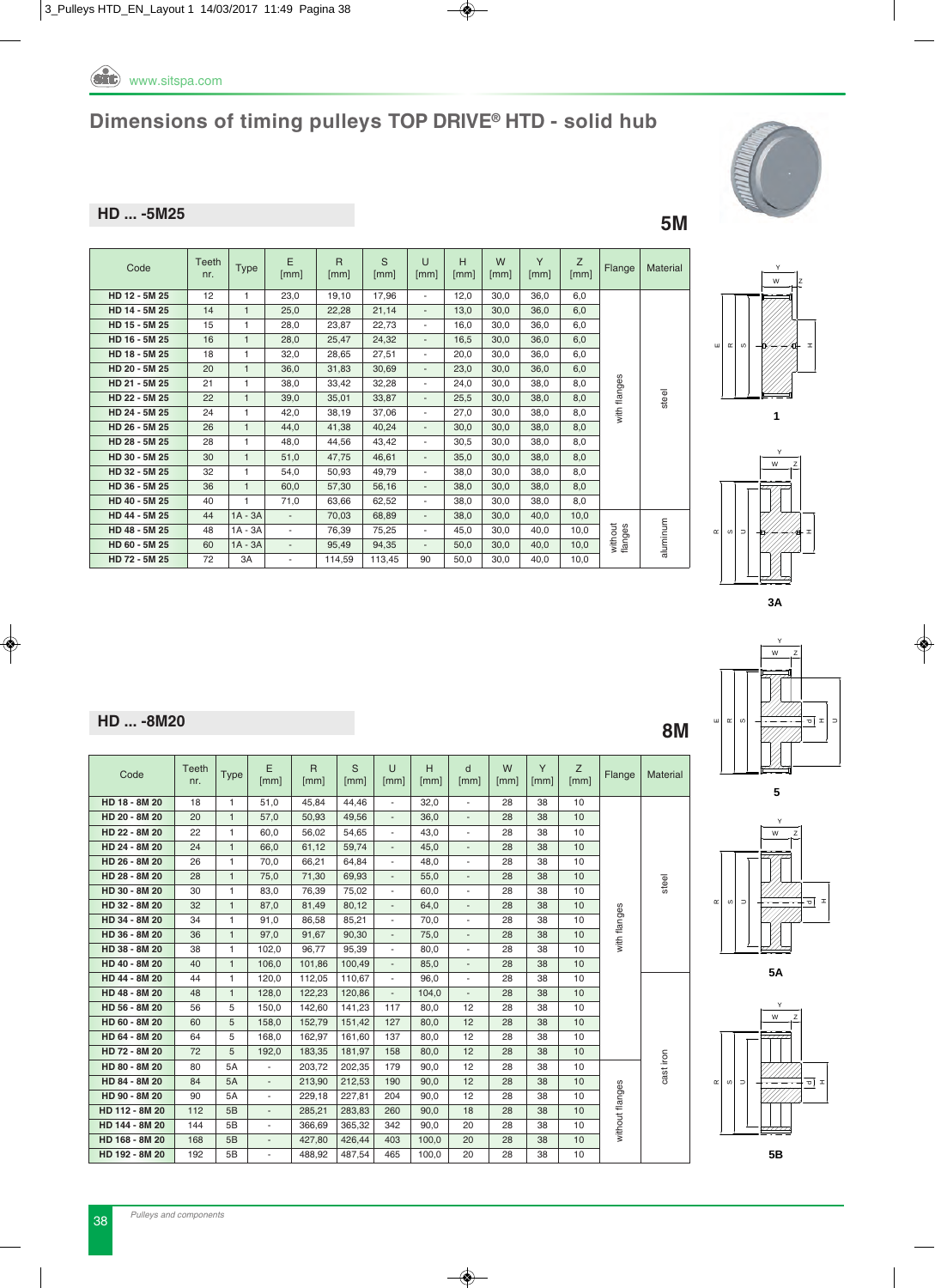# *Pulleys and components* 39

### **Dimensions of timing pulleys TOP DRIVE® HTD - solid hub**

### **HD ... -8M30 8M**

| Code           | Teeth<br>nr. | <b>Type</b>  | E<br>[mm]                | $\overline{R}$<br>[mm] | S<br>[mm] | $\cup$<br>[mm]           | H<br>[mm] | d<br>[mm]                | W<br>[mm] | Y<br>[mm] | Z<br>[mm] | Flange          | Material  |
|----------------|--------------|--------------|--------------------------|------------------------|-----------|--------------------------|-----------|--------------------------|-----------|-----------|-----------|-----------------|-----------|
| HD 18 - 8M 30  | 18           | 1            | 51,0                     | 45,84                  | 44,46     | $\overline{\phantom{a}}$ | 32,0      | $\overline{\phantom{a}}$ | 38        | 48        | 10        |                 |           |
| HD 20 - 8M 30  | 20           | $\mathbf{1}$ | 57.0                     | 50,93                  | 49.56     | $\overline{\phantom{a}}$ | 36,0      | $\overline{\phantom{a}}$ | 38        | 48        | 10        |                 |           |
| HD 22 - 8M 30  | 22           | $\mathbf{1}$ | 60.0                     | 56,02                  | 54,65     | ٠                        | 43,0      | $\overline{\phantom{a}}$ | 38        | 48        | 10        |                 |           |
| HD 24 - 8M 30  | 24           | $\mathbf{1}$ | 66.0                     | 61,12                  | 59.74     | $\overline{\phantom{a}}$ | 45,0      | $\overline{\phantom{a}}$ | 38        | 48        | 10        |                 |           |
| HD 26 - 8M 30  | 26           | $\mathbf{1}$ | 70,0                     | 66.21                  | 64.84     | $\overline{\phantom{a}}$ | 48,0      | $\overline{\phantom{a}}$ | 38        | 48        | 10        |                 |           |
| HD 28 - 8M 30  | 28           | $\mathbf{1}$ | 75,0                     | 71,30                  | 69,93     | $\overline{\phantom{a}}$ | 55,0      | $\overline{\phantom{a}}$ | 38        | 48        | 10        |                 | steel     |
| HD 30 - 8M 30  | 30           | $\mathbf{1}$ | 83,0                     | 76,39                  | 75,02     | $\overline{\phantom{a}}$ | 60,0      | $\overline{\phantom{a}}$ | 38        | 48        | 10        |                 |           |
| HD 32 - 8M 30  | 32           | $\mathbf{1}$ | 87,0                     | 81,49                  | 80,12     | $\overline{\phantom{a}}$ | 64,0      | $\overline{\phantom{a}}$ | 38        | 48        | 10        |                 |           |
| HD 34 - 8M 30  | 34           | 1            | 91,0                     | 86,58                  | 85,21     | $\overline{\phantom{a}}$ | 70,0      | $\overline{\phantom{a}}$ | 38        | 48        | 10        | with flanges    |           |
| HD 36 - 8M 30  | 36           | $\mathbf{1}$ | 97.0                     | 91,67                  | 90,30     | $\overline{\phantom{a}}$ | 75,0      | $\overline{\phantom{a}}$ | 38        | 48        | 10        |                 |           |
| HD 38 - 8M 30  | 38           | $\mathbf{1}$ | 102,0                    | 96,77                  | 95,39     | ٠                        | 75,0      | ٠                        | 38        | 48        | 10        |                 |           |
| HD 40 - 8M 30  | 40           | $\mathbf{1}$ | 106.0                    | 101,86                 | 100,49    | $\overline{\phantom{a}}$ | 85,0      | $\overline{\phantom{a}}$ | 38        | 48        | 10        |                 |           |
| HD 44 - 8M 30  | 44           | $\mathbf{1}$ | 120,0                    | 112,05                 | 110,67    | $\overline{\phantom{a}}$ | 96,0      | $\overline{\phantom{a}}$ | 38        | 48        | 10        |                 |           |
| HD 48 - 8M 30  | 48           | $\mathbf{1}$ | 128,0                    | 122,23                 | 120,86    | $\overline{\phantom{a}}$ | 104,0     | $\overline{\phantom{a}}$ | 38        | 48        | 10        |                 |           |
| HD 56 - 8M 30  | 56           | 5            | 150,0                    | 142,60                 | 141,23    | 117                      | 90.0      | 12                       | 38        | 48        | 10        |                 |           |
| HD 60 - 8M 30  | 60           | 5            | 158,0                    | 152,79                 | 151,42    | 127                      | 90,0      | 12                       | 38        | 48        | 10        |                 |           |
| HD 64 - 8M 30  | 64           | 5            | 168.0                    | 162.97                 | 161.60    | 137                      | 90.0      | 12                       | 38        | 48        | 10        |                 |           |
| HD 72 - 8M 30  | 72           | 5            | 192,0                    | 183,35                 | 181,97    | 158                      | 95,0      | 12                       | 38        | 48        | 10        |                 |           |
| HD 80 - 8M 30  | 80           | 5A           | $\overline{\phantom{a}}$ | 203,72                 | 202,35    | 179                      | 100.0     | 12                       | 38        | 48        | 10        |                 | cast iron |
| HD 84 - 8M 30  | 84           | 5A           | $\overline{\phantom{a}}$ | 213,90                 | 212,53    | 190                      | 100,0     | 12                       | 38        | 48        | 10        |                 |           |
| HD 90 - 8M 30  | 90           | 5A           | $\sim$                   | 229,18                 | 227,81    | 204                      | 100.0     | 12                       | 38        | 48        | 10        |                 |           |
| HD 112 - 8M 30 | 112          | 5B           | $\overline{\phantom{a}}$ | 285,21                 | 283,83    | 260                      | 100.0     | 18                       | 38        | 48        | 10        | without flanges |           |
| HD 144 - 8M 30 | 144          | 5B           | ÷.                       | 366,69                 | 365,32    | 342                      | 100.0     | 20                       | 38        | 48        | 10        |                 |           |
| HD 168 - 8M 30 | 168          | 5B           | $\overline{\phantom{a}}$ | 427,80                 | 426,44    | 403                      | 100,0     | 20                       | 38        | 48        | 10        |                 |           |
| HD 192 - 8M 30 | 192          | 5B           | $\overline{\phantom{a}}$ | 488,92                 | 487,54    | 465                      | 100,0     | 20                       | 38        | 48        | 10        |                 |           |
|                |              |              |                          |                        |           |                          |           |                          |           |           |           |                 |           |

## **HD ... -8M50 8M**

| Code           | Teeth<br>nr. | <b>Type</b>          | E<br>[mm]                | $\mathsf{R}$<br>[mm] | S<br>[mm] | $\cup$<br>[mm]           | H<br>[mm] | d<br>[mm]                | W<br>[mm] | Y<br>[mm] | Z<br>[mm]                | Flange          | Material  |
|----------------|--------------|----------------------|--------------------------|----------------------|-----------|--------------------------|-----------|--------------------------|-----------|-----------|--------------------------|-----------------|-----------|
| HD 18 - 8M 50  | 18           | $\mathbf{1}$         | 51,0                     | 45,84                | 44,46     | $\blacksquare$           | 32,0      | $\overline{\phantom{a}}$ | 60        | 70        | 10                       |                 |           |
| HD 20 - 8M 50  | 20           | $\ddot{\phantom{1}}$ | 57,0                     | 50,93                | 49,56     | $\sim$                   | 36,0      | ÷,                       | 60        | 70        | 10                       |                 |           |
| HD 22 - 8M 50  | 22           | 1.                   | 60,0                     | 56,02                | 54,65     | $\blacksquare$           | 43,0      | $\overline{\phantom{a}}$ | 60        | 70        | 10                       |                 |           |
| HD 24 - 8M 50  | 24           | $\mathbf{1}$         | 66,0                     | 61,12                | 59,74     | $\overline{\phantom{a}}$ | 49,0      | $\overline{\phantom{a}}$ | 60        | 70        | 10                       |                 |           |
| HD 26 - 8M 50  | 26           | 1.                   | 70.0                     | 66,21                | 64.84     | ÷.                       | 50,0      | $\blacksquare$           | 60        | 70        | 10                       |                 |           |
| HD 28 - 8M 50  | 28           | $\mathbf{1}$         | 75,0                     | 71,30                | 69,93     | $\overline{\phantom{a}}$ | 55,0      | $\overline{\phantom{a}}$ | 60        | 70        | 10                       |                 | steel     |
| HD 30 - 8M 50  | 30           | $\mathbf{1}$         | 83.0                     | 76,39                | 75,02     | $\blacksquare$           | 60.0      | $\overline{\phantom{a}}$ | 60        | 70        | 10                       |                 |           |
| HD 32 - 8M 50  | 32           | $\mathbf{1}$         | 87.0                     | 81,49                | 80.12     | $\sim$                   | 64,0      | $\overline{\phantom{a}}$ | 60        | 70        | 10                       |                 |           |
| HD 34 - 8M 50  | 34           | 1.                   | 91,0                     | 86,58                | 85,21     | $\overline{\phantom{a}}$ | 70,0      | $\overline{\phantom{a}}$ | 60        | 70        | 10                       | with flanges    |           |
| HD 36 - 8M 50  | 36           | $\mathbf{1}$         | 97.0                     | 91.67                | 90.30     | $\blacksquare$           | 75.0      | ä,                       | 60        | 70        | 10                       |                 |           |
| HD 38 - 8M 50  | 38           | $\mathbf{1}$         | 102,0                    | 96,77                | 95,39     | $\blacksquare$           | 80,0      | $\overline{\phantom{a}}$ | 60        | 70        | 10                       |                 |           |
| HD 40 - 8M 50  | 40           | $\mathbf{1}$         | 106,0                    | 101,86               | 100,49    | $\blacksquare$           | 85,0      | $\overline{\phantom{a}}$ | 60        | 70        | 10                       |                 |           |
| HD 44 - 8M 50  | 44           | 1                    | 120,0                    | 112,05               | 110,67    | $\overline{\phantom{a}}$ | 96,0      | $\overline{\phantom{a}}$ | 60        | 70        | 10                       |                 |           |
| HD 48 - 8M 50  | 48           | $\mathbf{1}$         | 128,0                    | 122,23               | 120,86    | $\blacksquare$           | 104,0     | $\overline{\phantom{a}}$ | 60        | 70        | 10                       |                 |           |
| HD 56 - 8M 50  | 56           | $\overline{7}$       | 150,0                    | 142,60               | 141,23    | 117                      | 90,0      | 18                       | 60        | 60        | $\blacksquare$           |                 |           |
| HD 60 - 8M 50  | 60           | $\overline{7}$       | 158.0                    | 152,79               | 151.42    | 127                      | 100.0     | 18                       | 60        | 60        | $\blacksquare$           |                 |           |
| HD 64 - 8M 50  | 64           | $\overline{7}$       | 168,0                    | 162,97               | 161,60    | 137                      | 100,0     | 18                       | 60        | 60        | ٠                        |                 |           |
| HD 72 - 8M 50  | 72           | $\overline{7}$       | 192,0                    | 183,35               | 181,97    | 158                      | 100.0     | 18                       | 60        | 60        | $\overline{\phantom{a}}$ |                 |           |
| HD 80 - 8M 50  | 80           | 7A                   | $\overline{\phantom{a}}$ | 203,72               | 202,35    | 179                      | 110.0     | 18                       | 60        | 60        | $\overline{\phantom{a}}$ |                 | cast iron |
| HD 84 - 8M 50  | 84           | 7B                   | $\blacksquare$           | 213,90               | 212,53    | 190                      | 110,0     | 18                       | 60        | 60        | $\overline{\phantom{a}}$ |                 |           |
| HD 90 - 8M 50  | 90           | 7B                   | $\sim$                   | 229,18               | 227,81    | 204                      | 110,0     | 18                       | 60        | 60        | $\overline{\phantom{a}}$ |                 |           |
| HD 112 - 8M 50 | 112          | 7B                   | $\blacksquare$           | 285,21               | 283,83    | 260                      | 110,0     | 18                       | 60        | 60        | $\overline{\phantom{a}}$ | without flanges |           |
| HD 144 - 8M 50 | 144          | 7B                   | $\overline{\phantom{a}}$ | 366,69               | 365,32    | 342                      | 110,0     | 20                       | 60        | 60        | $\overline{\phantom{a}}$ |                 |           |
| HD 168 - 8M 50 | 168          | 7B                   | ÷.                       | 427,80               | 426,44    | 403                      | 120,0     | 20                       | 60        | 60        | $\overline{\phantom{a}}$ |                 |           |
| HD 192 - 8M 50 | 192          | 7B                   | $\overline{\phantom{a}}$ | 488,92               | 487,54    | 465                      | 130,0     | 20                       | 60        | 60        | $\overline{\phantom{a}}$ |                 |           |









**7A**

W Y

**7B**

ত H

 $\equiv$ 



**TIMINg PuLLEyS - HD**

TIMING PULLEYS - HD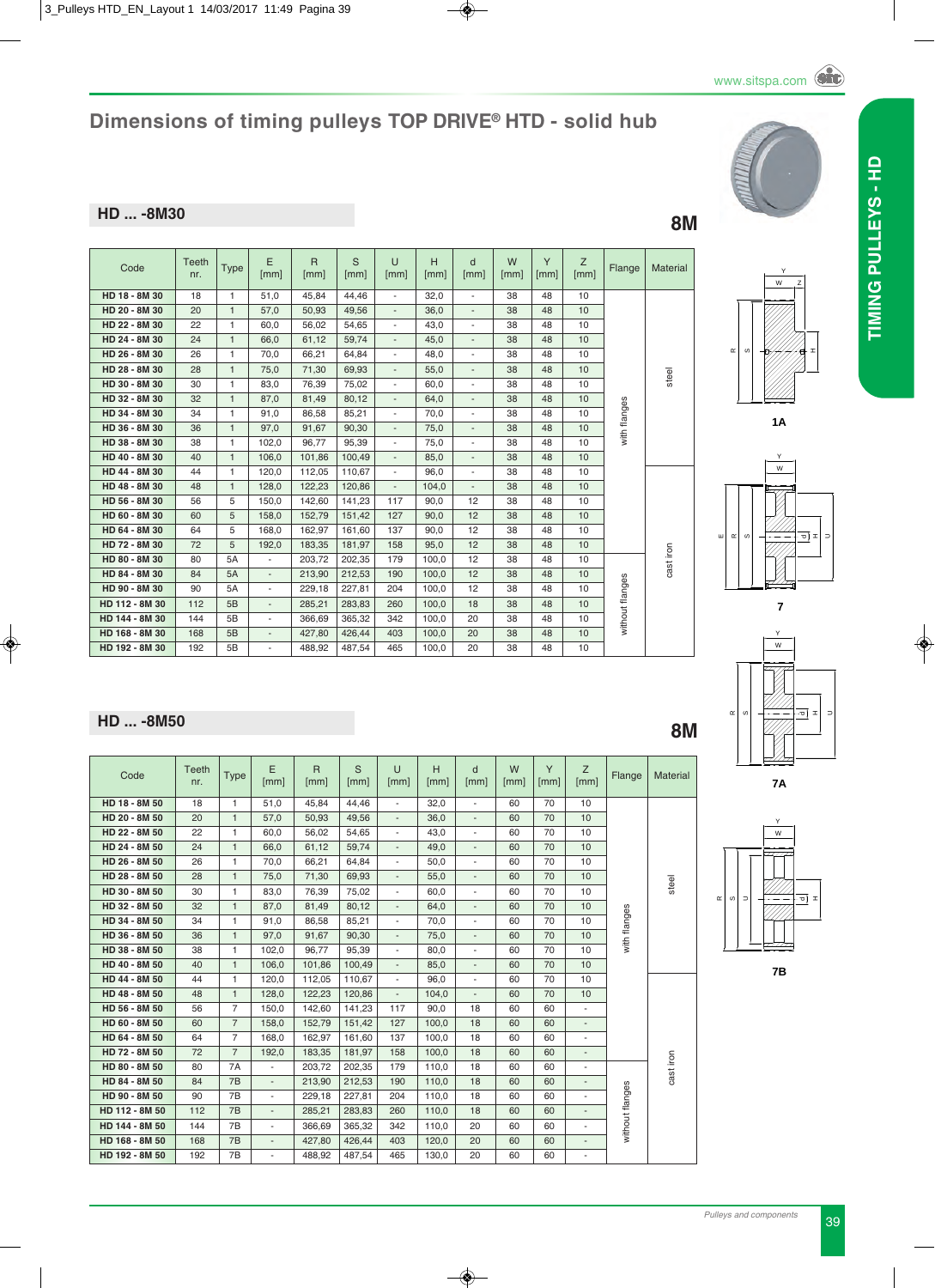

#### **HD ... -8M85 8M**

| S<br>E<br>Y<br>Z<br>$\mathsf{R}$<br>H<br>$\cup$<br>W<br>Teeth<br>d<br>Code<br><b>Type</b><br>Flange<br>[mm]<br>nr.<br>[mm]<br>[mm]<br>[mm]<br>[mm]<br>[mm]<br>[mm]<br>[mm]<br>[mm]<br>HD 22 - 8M 85<br>22<br>60.0<br>56.02<br>54.65<br>43.0<br>95<br>105<br>10<br>1<br>$\overline{\phantom{0}}$<br>٠<br>HD 24 - 8M 85<br>$\mathbf{1}$<br>61,12<br>10<br>24<br>66,0<br>59,74<br>45,0<br>95<br>105<br>$\overline{\phantom{0}}$<br>$\overline{\phantom{a}}$<br>HD 26 - 8M 85<br>26<br>66,21<br>105<br>10<br>1<br>70,0<br>64,84<br>48,0<br>95<br>$\overline{\phantom{a}}$<br>$\overline{\phantom{a}}$<br>HD 28 - 8M 85<br>28<br>$\mathbf{1}$<br>71,30<br>69,93<br>10<br>75,0<br>55,0<br>95<br>105<br>÷.<br>$\overline{\phantom{a}}$<br>HD 30 - 8M 85<br>30<br>1<br>83,0<br>76,39<br>75,02<br>60,0<br>95<br>105<br>10<br>$\overline{\phantom{a}}$<br>٠<br>HD 32 - 8M 85<br>32<br>$\mathbf{1}$<br>10<br>87,0<br>81,49<br>80,12<br>95<br>105<br>64,0<br>$\overline{\phantom{0}}$<br>$\overline{\phantom{a}}$<br>steel<br>HD 34 - 8M 85<br>34<br>86,58<br>85,21<br>95<br>105<br>10<br>$\mathbf{1}$<br>91,0<br>70,0<br>٠<br>٠<br>with flanges<br>HD 36 - 8M 85<br>36<br>$\mathbf{1}$<br>90.30<br>10<br>97.0<br>91.67<br>95<br>105<br>75.0<br>$\overline{\phantom{0}}$<br>٠<br>HD 38 - 8M 85<br>38<br>$\mathbf{1}$<br>95,39<br>105<br>10<br>102.0<br>96.77<br>80,0<br>95<br>$\overline{\phantom{a}}$<br>$\overline{\phantom{a}}$<br>HD 40 - 8M 85<br>$\mathbf{1}$<br>40<br>106.0<br>101,86<br>100.49<br>105<br>10<br>85.0<br>95<br>÷.<br>$\overline{\phantom{0}}$<br>HD 44 - 8M 85<br>44<br>1<br>120.0<br>112.05<br>96.0<br>105<br>10<br>110.67<br>95<br>$\overline{\phantom{a}}$<br>$\overline{\phantom{a}}$<br>HD 48 - 8M 85<br>48<br>$\mathbf{1}$<br>122,23<br>105<br>10<br>128,0<br>120,86<br>100,0<br>95<br>$\overline{\phantom{0}}$<br>$\overline{\phantom{a}}$<br>HD 56 - 8M 85<br>56<br>1<br>142,60<br>141,23<br>95<br>105<br>10<br>150.0<br>107,0<br>$\overline{\phantom{a}}$<br>۰<br>HD 60 - 8M 85<br>60<br>$\mathbf{1}$<br>152,79<br>10<br>158,0<br>151,42<br>132,0<br>95<br>105<br>$\overline{\phantom{0}}$<br>٠<br>$\overline{7}$<br>HD 64 - 8M 85<br>162.97<br>100.0<br>95<br>95<br>64<br>168.0<br>161.60<br>137<br>18<br>٠<br>HD 72 - 8M 85<br>72<br>$\overline{7}$<br>192,0<br>183,35<br>181,97<br>110,0<br>95<br>95<br>158<br>18<br>$\overline{a}$<br>HD 80 - 8M 85<br>80<br>7A<br>203,72<br>202,35<br>110.0<br>20<br>95<br>95<br>179<br>$\blacksquare$<br>٠<br>cast iron<br>HD 84 - 8M 85<br>7B<br>213,90<br>110,0<br>20<br>84<br>212,53<br>190<br>95<br>95<br>$\overline{\phantom{a}}$<br>$\overline{\phantom{a}}$<br>without flanges<br>HD 90 - 8M 85<br>7B<br>95<br>90<br>229,18<br>110.0<br>20<br>95<br>227,81<br>204<br>$\overline{\phantom{a}}$<br>HD 112 - 8M 85<br>112<br>7B<br>285.21<br>283,83<br>110.0<br>24<br>95<br>95<br>260<br>$\overline{\phantom{a}}$<br>HD 144 - 8M 85<br>7B<br>144<br>366.69<br>365,32<br>342<br>120.0<br>24<br>95<br>95<br>$\overline{\phantom{a}}$<br>7B<br>HD 168 - 8M 85<br>168<br>95<br>427,80<br>426.44<br>120,0<br>24<br>95<br>403<br>$\blacksquare$ |                |     |    |                          |        |        |     |       |    |    |    |   |                 |
|--------------------------------------------------------------------------------------------------------------------------------------------------------------------------------------------------------------------------------------------------------------------------------------------------------------------------------------------------------------------------------------------------------------------------------------------------------------------------------------------------------------------------------------------------------------------------------------------------------------------------------------------------------------------------------------------------------------------------------------------------------------------------------------------------------------------------------------------------------------------------------------------------------------------------------------------------------------------------------------------------------------------------------------------------------------------------------------------------------------------------------------------------------------------------------------------------------------------------------------------------------------------------------------------------------------------------------------------------------------------------------------------------------------------------------------------------------------------------------------------------------------------------------------------------------------------------------------------------------------------------------------------------------------------------------------------------------------------------------------------------------------------------------------------------------------------------------------------------------------------------------------------------------------------------------------------------------------------------------------------------------------------------------------------------------------------------------------------------------------------------------------------------------------------------------------------------------------------------------------------------------------------------------------------------------------------------------------------------------------------------------------------------------------------------------------------------------------------------------------------------------------------------------------------------------------------------------------------------------------------------------------------------------------------------------------------------------------------------------------------------------------------------------------------------------------------------------------------------------------------------------------------------------------------------------------------------------------------------------------------------------------------------------------------------------------------------------------------------------|----------------|-----|----|--------------------------|--------|--------|-----|-------|----|----|----|---|-----------------|
|                                                                                                                                                                                                                                                                                                                                                                                                                                                                                                                                                                                                                                                                                                                                                                                                                                                                                                                                                                                                                                                                                                                                                                                                                                                                                                                                                                                                                                                                                                                                                                                                                                                                                                                                                                                                                                                                                                                                                                                                                                                                                                                                                                                                                                                                                                                                                                                                                                                                                                                                                                                                                                                                                                                                                                                                                                                                                                                                                                                                                                                                                                        |                |     |    |                          |        |        |     |       |    |    |    |   | <b>Material</b> |
|                                                                                                                                                                                                                                                                                                                                                                                                                                                                                                                                                                                                                                                                                                                                                                                                                                                                                                                                                                                                                                                                                                                                                                                                                                                                                                                                                                                                                                                                                                                                                                                                                                                                                                                                                                                                                                                                                                                                                                                                                                                                                                                                                                                                                                                                                                                                                                                                                                                                                                                                                                                                                                                                                                                                                                                                                                                                                                                                                                                                                                                                                                        |                |     |    |                          |        |        |     |       |    |    |    |   |                 |
|                                                                                                                                                                                                                                                                                                                                                                                                                                                                                                                                                                                                                                                                                                                                                                                                                                                                                                                                                                                                                                                                                                                                                                                                                                                                                                                                                                                                                                                                                                                                                                                                                                                                                                                                                                                                                                                                                                                                                                                                                                                                                                                                                                                                                                                                                                                                                                                                                                                                                                                                                                                                                                                                                                                                                                                                                                                                                                                                                                                                                                                                                                        |                |     |    |                          |        |        |     |       |    |    |    |   |                 |
|                                                                                                                                                                                                                                                                                                                                                                                                                                                                                                                                                                                                                                                                                                                                                                                                                                                                                                                                                                                                                                                                                                                                                                                                                                                                                                                                                                                                                                                                                                                                                                                                                                                                                                                                                                                                                                                                                                                                                                                                                                                                                                                                                                                                                                                                                                                                                                                                                                                                                                                                                                                                                                                                                                                                                                                                                                                                                                                                                                                                                                                                                                        |                |     |    |                          |        |        |     |       |    |    |    |   |                 |
|                                                                                                                                                                                                                                                                                                                                                                                                                                                                                                                                                                                                                                                                                                                                                                                                                                                                                                                                                                                                                                                                                                                                                                                                                                                                                                                                                                                                                                                                                                                                                                                                                                                                                                                                                                                                                                                                                                                                                                                                                                                                                                                                                                                                                                                                                                                                                                                                                                                                                                                                                                                                                                                                                                                                                                                                                                                                                                                                                                                                                                                                                                        |                |     |    |                          |        |        |     |       |    |    |    |   |                 |
|                                                                                                                                                                                                                                                                                                                                                                                                                                                                                                                                                                                                                                                                                                                                                                                                                                                                                                                                                                                                                                                                                                                                                                                                                                                                                                                                                                                                                                                                                                                                                                                                                                                                                                                                                                                                                                                                                                                                                                                                                                                                                                                                                                                                                                                                                                                                                                                                                                                                                                                                                                                                                                                                                                                                                                                                                                                                                                                                                                                                                                                                                                        |                |     |    |                          |        |        |     |       |    |    |    |   |                 |
|                                                                                                                                                                                                                                                                                                                                                                                                                                                                                                                                                                                                                                                                                                                                                                                                                                                                                                                                                                                                                                                                                                                                                                                                                                                                                                                                                                                                                                                                                                                                                                                                                                                                                                                                                                                                                                                                                                                                                                                                                                                                                                                                                                                                                                                                                                                                                                                                                                                                                                                                                                                                                                                                                                                                                                                                                                                                                                                                                                                                                                                                                                        |                |     |    |                          |        |        |     |       |    |    |    |   |                 |
|                                                                                                                                                                                                                                                                                                                                                                                                                                                                                                                                                                                                                                                                                                                                                                                                                                                                                                                                                                                                                                                                                                                                                                                                                                                                                                                                                                                                                                                                                                                                                                                                                                                                                                                                                                                                                                                                                                                                                                                                                                                                                                                                                                                                                                                                                                                                                                                                                                                                                                                                                                                                                                                                                                                                                                                                                                                                                                                                                                                                                                                                                                        |                |     |    |                          |        |        |     |       |    |    |    |   |                 |
|                                                                                                                                                                                                                                                                                                                                                                                                                                                                                                                                                                                                                                                                                                                                                                                                                                                                                                                                                                                                                                                                                                                                                                                                                                                                                                                                                                                                                                                                                                                                                                                                                                                                                                                                                                                                                                                                                                                                                                                                                                                                                                                                                                                                                                                                                                                                                                                                                                                                                                                                                                                                                                                                                                                                                                                                                                                                                                                                                                                                                                                                                                        |                |     |    |                          |        |        |     |       |    |    |    |   |                 |
|                                                                                                                                                                                                                                                                                                                                                                                                                                                                                                                                                                                                                                                                                                                                                                                                                                                                                                                                                                                                                                                                                                                                                                                                                                                                                                                                                                                                                                                                                                                                                                                                                                                                                                                                                                                                                                                                                                                                                                                                                                                                                                                                                                                                                                                                                                                                                                                                                                                                                                                                                                                                                                                                                                                                                                                                                                                                                                                                                                                                                                                                                                        |                |     |    |                          |        |        |     |       |    |    |    |   |                 |
|                                                                                                                                                                                                                                                                                                                                                                                                                                                                                                                                                                                                                                                                                                                                                                                                                                                                                                                                                                                                                                                                                                                                                                                                                                                                                                                                                                                                                                                                                                                                                                                                                                                                                                                                                                                                                                                                                                                                                                                                                                                                                                                                                                                                                                                                                                                                                                                                                                                                                                                                                                                                                                                                                                                                                                                                                                                                                                                                                                                                                                                                                                        |                |     |    |                          |        |        |     |       |    |    |    |   |                 |
|                                                                                                                                                                                                                                                                                                                                                                                                                                                                                                                                                                                                                                                                                                                                                                                                                                                                                                                                                                                                                                                                                                                                                                                                                                                                                                                                                                                                                                                                                                                                                                                                                                                                                                                                                                                                                                                                                                                                                                                                                                                                                                                                                                                                                                                                                                                                                                                                                                                                                                                                                                                                                                                                                                                                                                                                                                                                                                                                                                                                                                                                                                        |                |     |    |                          |        |        |     |       |    |    |    |   |                 |
|                                                                                                                                                                                                                                                                                                                                                                                                                                                                                                                                                                                                                                                                                                                                                                                                                                                                                                                                                                                                                                                                                                                                                                                                                                                                                                                                                                                                                                                                                                                                                                                                                                                                                                                                                                                                                                                                                                                                                                                                                                                                                                                                                                                                                                                                                                                                                                                                                                                                                                                                                                                                                                                                                                                                                                                                                                                                                                                                                                                                                                                                                                        |                |     |    |                          |        |        |     |       |    |    |    |   |                 |
|                                                                                                                                                                                                                                                                                                                                                                                                                                                                                                                                                                                                                                                                                                                                                                                                                                                                                                                                                                                                                                                                                                                                                                                                                                                                                                                                                                                                                                                                                                                                                                                                                                                                                                                                                                                                                                                                                                                                                                                                                                                                                                                                                                                                                                                                                                                                                                                                                                                                                                                                                                                                                                                                                                                                                                                                                                                                                                                                                                                                                                                                                                        |                |     |    |                          |        |        |     |       |    |    |    |   |                 |
|                                                                                                                                                                                                                                                                                                                                                                                                                                                                                                                                                                                                                                                                                                                                                                                                                                                                                                                                                                                                                                                                                                                                                                                                                                                                                                                                                                                                                                                                                                                                                                                                                                                                                                                                                                                                                                                                                                                                                                                                                                                                                                                                                                                                                                                                                                                                                                                                                                                                                                                                                                                                                                                                                                                                                                                                                                                                                                                                                                                                                                                                                                        |                |     |    |                          |        |        |     |       |    |    |    |   |                 |
|                                                                                                                                                                                                                                                                                                                                                                                                                                                                                                                                                                                                                                                                                                                                                                                                                                                                                                                                                                                                                                                                                                                                                                                                                                                                                                                                                                                                                                                                                                                                                                                                                                                                                                                                                                                                                                                                                                                                                                                                                                                                                                                                                                                                                                                                                                                                                                                                                                                                                                                                                                                                                                                                                                                                                                                                                                                                                                                                                                                                                                                                                                        |                |     |    |                          |        |        |     |       |    |    |    |   |                 |
|                                                                                                                                                                                                                                                                                                                                                                                                                                                                                                                                                                                                                                                                                                                                                                                                                                                                                                                                                                                                                                                                                                                                                                                                                                                                                                                                                                                                                                                                                                                                                                                                                                                                                                                                                                                                                                                                                                                                                                                                                                                                                                                                                                                                                                                                                                                                                                                                                                                                                                                                                                                                                                                                                                                                                                                                                                                                                                                                                                                                                                                                                                        |                |     |    |                          |        |        |     |       |    |    |    |   |                 |
|                                                                                                                                                                                                                                                                                                                                                                                                                                                                                                                                                                                                                                                                                                                                                                                                                                                                                                                                                                                                                                                                                                                                                                                                                                                                                                                                                                                                                                                                                                                                                                                                                                                                                                                                                                                                                                                                                                                                                                                                                                                                                                                                                                                                                                                                                                                                                                                                                                                                                                                                                                                                                                                                                                                                                                                                                                                                                                                                                                                                                                                                                                        |                |     |    |                          |        |        |     |       |    |    |    |   |                 |
|                                                                                                                                                                                                                                                                                                                                                                                                                                                                                                                                                                                                                                                                                                                                                                                                                                                                                                                                                                                                                                                                                                                                                                                                                                                                                                                                                                                                                                                                                                                                                                                                                                                                                                                                                                                                                                                                                                                                                                                                                                                                                                                                                                                                                                                                                                                                                                                                                                                                                                                                                                                                                                                                                                                                                                                                                                                                                                                                                                                                                                                                                                        |                |     |    |                          |        |        |     |       |    |    |    |   |                 |
|                                                                                                                                                                                                                                                                                                                                                                                                                                                                                                                                                                                                                                                                                                                                                                                                                                                                                                                                                                                                                                                                                                                                                                                                                                                                                                                                                                                                                                                                                                                                                                                                                                                                                                                                                                                                                                                                                                                                                                                                                                                                                                                                                                                                                                                                                                                                                                                                                                                                                                                                                                                                                                                                                                                                                                                                                                                                                                                                                                                                                                                                                                        |                |     |    |                          |        |        |     |       |    |    |    |   |                 |
|                                                                                                                                                                                                                                                                                                                                                                                                                                                                                                                                                                                                                                                                                                                                                                                                                                                                                                                                                                                                                                                                                                                                                                                                                                                                                                                                                                                                                                                                                                                                                                                                                                                                                                                                                                                                                                                                                                                                                                                                                                                                                                                                                                                                                                                                                                                                                                                                                                                                                                                                                                                                                                                                                                                                                                                                                                                                                                                                                                                                                                                                                                        |                |     |    |                          |        |        |     |       |    |    |    |   |                 |
|                                                                                                                                                                                                                                                                                                                                                                                                                                                                                                                                                                                                                                                                                                                                                                                                                                                                                                                                                                                                                                                                                                                                                                                                                                                                                                                                                                                                                                                                                                                                                                                                                                                                                                                                                                                                                                                                                                                                                                                                                                                                                                                                                                                                                                                                                                                                                                                                                                                                                                                                                                                                                                                                                                                                                                                                                                                                                                                                                                                                                                                                                                        |                |     |    |                          |        |        |     |       |    |    |    |   |                 |
|                                                                                                                                                                                                                                                                                                                                                                                                                                                                                                                                                                                                                                                                                                                                                                                                                                                                                                                                                                                                                                                                                                                                                                                                                                                                                                                                                                                                                                                                                                                                                                                                                                                                                                                                                                                                                                                                                                                                                                                                                                                                                                                                                                                                                                                                                                                                                                                                                                                                                                                                                                                                                                                                                                                                                                                                                                                                                                                                                                                                                                                                                                        |                |     |    |                          |        |        |     |       |    |    |    |   |                 |
|                                                                                                                                                                                                                                                                                                                                                                                                                                                                                                                                                                                                                                                                                                                                                                                                                                                                                                                                                                                                                                                                                                                                                                                                                                                                                                                                                                                                                                                                                                                                                                                                                                                                                                                                                                                                                                                                                                                                                                                                                                                                                                                                                                                                                                                                                                                                                                                                                                                                                                                                                                                                                                                                                                                                                                                                                                                                                                                                                                                                                                                                                                        | HD 192 - 8M 85 | 192 | 7B | $\overline{\phantom{a}}$ | 488,92 | 487,54 | 465 | 130,0 | 24 | 95 | 95 | ٠ |                 |





#### **HD ... -14M40 14M**

| Code            | Teeth<br>nr. | <b>Type</b>  | E<br>[mm]                | $\mathsf{R}$<br>[mm] | S<br>[mm] | $\cup$<br>[mm]           | H<br>[mm] | $\mathsf{d}$<br>[mm]     | W<br>[mm] | Y<br>[mm] | Z<br>[mm] | Flange          | Material  |
|-----------------|--------------|--------------|--------------------------|----------------------|-----------|--------------------------|-----------|--------------------------|-----------|-----------|-----------|-----------------|-----------|
| HD 28 - 14M 40  | 28           | 1            | 128.0                    | 124.78               | 122.12    | $\overline{\phantom{0}}$ | 100.0     | ۰.                       | 54        | 69        | 15        |                 |           |
| HD 29 - 14M 40  | 29           | $\mathbf{1}$ | 138,0                    | 129,23               | 126,57    | $\overline{\phantom{a}}$ | 107,0     | ٠                        | 54        | 69        | 15        |                 |           |
| HD 30 - 14M 40  | 30           | 1            | 138,0                    | 133,69               | 130,99    | ۰.                       | 107,0     | ۰.                       | 54        | 69        | 15        |                 |           |
| HD 32 - 14M 40  | 32           | $\mathbf{1}$ | 154,0                    | 142,60               | 139,88    | $\overline{\phantom{0}}$ | 114,0     | $\sim$                   | 54        | 69        | 15        |                 |           |
| HD 34 - 14M 40  | 34           | 1            | 160.0                    | 151,51               | 148,79    | ٠                        | 122,0     | ۰.                       | 54        | 69        | 15        |                 |           |
| HD 36 - 14M 40  | 36           | $\mathbf{1}$ | 168,0                    | 160,43               | 157,68    | $\overline{\phantom{a}}$ | 128,0     | $\blacksquare$           | 54        | 69        | 15        | with flanges    |           |
| HD 38 - 14M 40  | 38           | 1            | 183,0                    | 169,34               | 166,60    | ٠                        | 141,0     | $\overline{\phantom{a}}$ | 54        | 69        | 15        |                 |           |
| HD 40 - 14M 40  | 40           | $\mathbf{1}$ | 198,0                    | 178,25               | 175,49    | ۰.                       | 148,0     | $\overline{\phantom{a}}$ | 54        | 69        | 15        |                 |           |
| HD 44 - 14M 40  | 44           | 5            | 211,0                    | 196,08               | 193,28    | 154                      | 120,0     | 24                       | 54        | 69        | 15        |                 |           |
| HD 48 - 14M 40  | 48           | 5            | 226,0                    | 213,90               | 211,11    | 172                      | 135,0     | 24                       | 54        | 69        | 15        |                 | cast iron |
| HD 56 - 14M 40  | 56           | 5            | 256,0                    | 249,55               | 246,76    | 207                      | 135,0     | 28                       | 54        | 69        | 15        |                 |           |
| HD 60 - 14M 40  | 60           | 5            | 275,0                    | 267,38               | 264,59    | 225                      | 135,0     | 28                       | 54        | 69        | 15        |                 |           |
| HD 64 - 14M 40  | 64           | 5            | 296,0                    | 285,21               | 282,41    | 243                      | 135,0     | 28                       | 54        | 69        | 15        |                 |           |
| HD 72 - 14M 40  | 72           | 5B           | $\blacksquare$           | 320,86               | 318,06    | 279                      | 135,0     | 28                       | 54        | 69        | 15        |                 |           |
| HD 80 - 14M 40  | 80           | 5B           | ٠                        | 356,51               | 353,71    | 314                      | 135,0     | 28                       | 54        | 69        | 15        |                 |           |
| HD 84 - 14M 40  | 84           | 5B           | $\overline{\phantom{a}}$ | 374,33               | 371,54    | 332                      | 135,0     | 28                       | 54        | 69        | 15        |                 |           |
| HD 90 - 14M 40  | 90           | 5B           | $\overline{\phantom{a}}$ | 401,07               | 398,28    | 359                      | 135,0     | 28                       | 54        | 69        | 15        |                 |           |
| HD 112 - 14M 40 | 112          | 5B           | $\overline{\phantom{a}}$ | 499,11               | 496,32    | 457                      | 135,0     | 28                       | 54        | 69        | 15        | without flanges |           |
| HD 144 - 14M 40 | 144          | 5Β           | $\overline{\phantom{a}}$ | 641,71               | 638,92    | 600                      | 135,0     | 28                       | 54        | 69        | 15        |                 |           |









**7** W Y



U

**7B**

*Pulleys and components* 40





 $\alpha$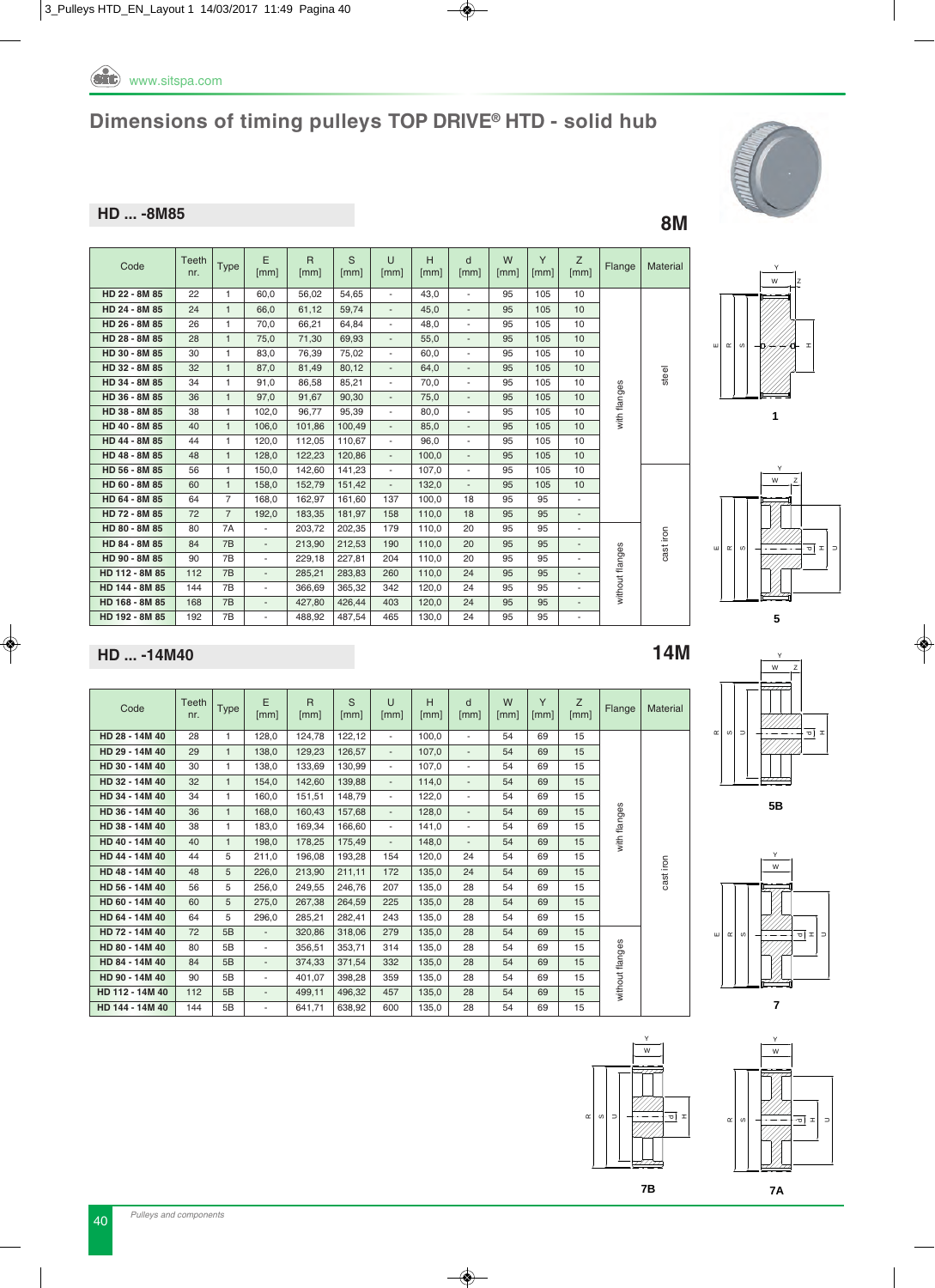## **HD ... -14M55 14M**

| Code            | Teeth<br>nr. | <b>Type</b>    | E<br>[mm]                | $\overline{R}$<br>[mm] | S<br>[mm] | $\cup$<br>[mm]           | H<br>[mm] | d<br>[mm]                | W<br>[mm] | Y<br>[mm] | Z<br>[mm]                | Flange          | Material  |
|-----------------|--------------|----------------|--------------------------|------------------------|-----------|--------------------------|-----------|--------------------------|-----------|-----------|--------------------------|-----------------|-----------|
| HD 28 - 14M 55  | 28           | $\mathbf{1}$   | 128,0                    | 124,78                 | 122,12    | $\overline{\phantom{a}}$ | 100,0     | $\sim$                   | 70        | 85        | 15                       |                 |           |
| HD 29 - 14M 55  | 29           | $\mathbf{1}$   | 138,0                    | 129,23                 | 126,57    | $\blacksquare$           | 107,0     | $\overline{\phantom{a}}$ | 70        | 85        | 15                       |                 |           |
| HD 30 - 14M 55  | 30           | 1              | 138.0                    | 133,69                 | 130,99    | $\sim$                   | 107.0     | $\overline{\phantom{a}}$ | 70        | 85        | 15                       |                 |           |
| HD 32 - 14M 55  | 32           | $\mathbf{1}$   | 154,0                    | 142,60                 | 139,88    | $\overline{\phantom{a}}$ | 114,0     | $\overline{\phantom{a}}$ | 70        | 85        | 15                       |                 |           |
| HD 34 - 14M 55  | 34           | 1              | 160,0                    | 151,51                 | 148,79    | $\sim$                   | 122,0     | $\overline{\phantom{a}}$ | 70        | 85        | 15                       |                 |           |
| HD 36 - 14M 55  | 36           | $\mathbf{1}$   | 168,0                    | 160,43                 | 157,68    | $\overline{\phantom{a}}$ | 128,0     | $\overline{\phantom{a}}$ | 70        | 85        | 15                       | with flanges    |           |
| HD 38 - 14M 55  | 38           | 1              | 183,0                    | 169,34                 | 166,60    | $\overline{\phantom{a}}$ | 141,0     | ٠                        | 70        | 85        | 15                       |                 |           |
| HD 40 - 14M 55  | 40           | $\mathbf{1}$   | 198.0                    | 178,25                 | 175,49    | $\overline{\phantom{a}}$ | 148,0     | ٠                        | 70        | 85        | 15                       |                 |           |
| HD 44 - 14M 55  | 44           | 5              | 211.0                    | 196,08                 | 193,28    | 154                      | 120,0     | 24                       | 70        | 85        | 15                       |                 |           |
| HD 48 - 14M 55  | 48           | $\overline{7}$ | 226,0                    | 213,90                 | 211,11    | 172                      | 135,0     | 24                       | 70        | 70        | $\sim$                   |                 | cast iron |
| HD 56 - 14M 55  | 56           | $\overline{7}$ | 256,0                    | 249,55                 | 246,76    | 207                      | 135,0     | 28                       | 70        | 70        | ٠                        |                 |           |
| HD 60 - 14M 55  | 60           | $\overline{7}$ | 275,0                    | 267,38                 | 264,59    | 225                      | 135,0     | 28                       | 70        | 70        | $\overline{\phantom{a}}$ |                 |           |
| HD 64 - 14M 55  | 64           | $\overline{7}$ | 296,0                    | 285,21                 | 282,41    | 243                      | 135,0     | 28                       | 70        | 70        | $\overline{\phantom{a}}$ |                 |           |
| HD 72 - 14M 55  | 72           | 7B             | $\overline{\phantom{a}}$ | 320,86                 | 318,06    | 279                      | 135,0     | 28                       | 70        | 70        | $\overline{\phantom{a}}$ |                 |           |
| HD 80 - 14M 55  | 80           | 7B             | $\overline{\phantom{a}}$ | 356,51                 | 353,71    | 314                      | 135,0     | 28                       | 70        | 70        | $\overline{\phantom{a}}$ |                 |           |
| HD 84 - 14M 55  | 84           | 7B             | $\overline{\phantom{a}}$ | 374,33                 | 371,54    | 332                      | 135,0     | 28                       | 70        | 70        | $\overline{\phantom{a}}$ |                 |           |
| HD 90 - 14M 55  | 90           | 7B             | $\overline{\phantom{a}}$ | 401,07                 | 398,28    | 359                      | 135,0     | 28                       | 70        | 70        | ٠                        | without flanges |           |
| HD 112 - 14M 55 | 112          | 7B             | $\overline{\phantom{a}}$ | 499.11                 | 496.32    | 457                      | 135.0     | 28                       | 70        | 70        | $\overline{\phantom{a}}$ |                 |           |
| HD 144 - 14M 55 | 144          | 7B             | $\overline{\phantom{a}}$ | 641,71                 | 638,92    | 600                      | 135,0     | 28                       | 70        | 70        | $\overline{\phantom{a}}$ |                 |           |







o. च HW Y

**7** U₹ HW Y **7B**

| HD  -14M85 | 4M |
|------------|----|
|            |    |

| Code            | Teeth<br>nr. | <b>Type</b>    | E<br>[mm]                | $\overline{R}$<br>[mm] | S<br>[mm] | $\cup$<br>[mm]           | H<br>[mm] | d<br>[mm]                | W<br>[mm] | Y<br>[mm] | Z<br>[mm]                | Flange          | Material  |
|-----------------|--------------|----------------|--------------------------|------------------------|-----------|--------------------------|-----------|--------------------------|-----------|-----------|--------------------------|-----------------|-----------|
| HD 28 - 14M 85  | 28           | $\mathbf{1}$   | 128,0                    | 124,78                 | 122,12    | $\overline{\phantom{a}}$ | 100,0     | $\overline{\phantom{a}}$ | 102       | 117       | 15                       |                 |           |
| HD 29 - 14M 85  | 29           | $\mathbf{1}$   | 138,0                    | 129,23                 | 126,57    | $\blacksquare$           | 107,0     | $\overline{\phantom{a}}$ | 102       | 117       | 15                       |                 |           |
| HD 30 - 14M 85  | 30           | 1              | 138,0                    | 133,69                 | 130,99    | $\overline{\phantom{a}}$ | 107,0     | $\overline{\phantom{0}}$ | 102       | 117       | 15                       |                 |           |
| HD 32 - 14M 85  | 32           | $\mathbf{1}$   | 154,0                    | 142,60                 | 139.88    | $\overline{\phantom{a}}$ | 114.0     | $\overline{\phantom{a}}$ | 102       | 117       | 15                       |                 |           |
| HD 34 - 14M 85  | 34           | 1              | 160,0                    | 151,51                 | 148,79    | $\overline{\phantom{a}}$ | 122,0     | $\overline{\phantom{a}}$ | 102       | 117       | 15                       |                 |           |
| HD 36 - 14M 85  | 36           | $\mathbf{1}$   | 168,0                    | 160,43                 | 157,68    | $\overline{\phantom{a}}$ | 128,0     | $\overline{\phantom{a}}$ | 102       | 117       | 15                       | with flanges    |           |
| HD 38 - 14M 85  | 38           | $\mathbf{1}$   | 183,0                    | 169,34                 | 166.60    | $\overline{\phantom{a}}$ | 141.0     | $\overline{\phantom{a}}$ | 102       | 117       | 15                       |                 |           |
| HD 40 - 14M 85  | 40           | $\mathbf{1}$   | 198,0                    | 178,25                 | 175,49    | $\overline{\phantom{a}}$ | 148,0     | $\overline{\phantom{a}}$ | 102       | 117       | 15                       |                 |           |
| HD 44 - 14M 85  | 44           | 1              | 211,0                    | 196,08                 | 193,28    | $\overline{\phantom{a}}$ | 169,0     | $\overline{\phantom{0}}$ | 102       | 117       | 15                       |                 |           |
| HD 48 - 14M 85  | 48           | $\mathbf{1}$   | 226,0                    | 213,90                 | 211,11    | $\blacksquare$           | 186,0     | $\overline{\phantom{a}}$ | 102       | 117       | 15                       |                 | cast iron |
| HD 56 - 14M 85  | 56           | $\overline{7}$ | 256,0                    | 249,55                 | 246,76    | 207                      | 150.0     | 32                       | 102       | 102       | $\overline{\phantom{0}}$ |                 |           |
| HD 60 - 14M 85  | 60           | $\overline{7}$ | 275,0                    | 267,38                 | 264,59    | 225                      | 150.0     | 32                       | 102       | 102       | $\overline{\phantom{a}}$ |                 |           |
| HD 64 - 14M 85  | 64           | 7              | 296.0                    | 285,21                 | 282,41    | 243                      | 150.0     | 32                       | 102       | 102       | $\overline{\phantom{a}}$ |                 |           |
| HD 72 - 14M 85  | 72           | 7B             | ÷.                       | 320,86                 | 318,06    | 279                      | 150,0     | 32                       | 102       | 102       | $\overline{\phantom{a}}$ |                 |           |
| HD 80 - 14M 85  | 80           | 7B             | $\overline{\phantom{a}}$ | 356,51                 | 353,71    | 314                      | 150.0     | 32                       | 102       | 102       | $\overline{\phantom{0}}$ |                 |           |
| HD 84 - 14M 85  | 84           | 7B             | $\overline{\phantom{a}}$ | 374,33                 | 371,54    | 332                      | 150.0     | 32                       | 102       | 102       | $\overline{\phantom{0}}$ |                 |           |
| HD 90 - 14M 85  | 90           | 7B             | $\overline{\phantom{a}}$ | 401,07                 | 398,28    | 359                      | 150,0     | 32                       | 102       | 102       | ٠                        |                 |           |
| HD 112 - 14M 85 | 112          | 7B             | $\overline{\phantom{a}}$ | 499,11                 | 496,32    | 457                      | 150,0     | 32                       | 102       | 102       | $\overline{\phantom{0}}$ | without flanges |           |
| HD 144 - 14M 85 | 144          | 7B             | ٠                        | 641,71                 | 638,92    | 600                      | 150,0     | 32                       | 102       | 102       | $\overline{\phantom{a}}$ |                 |           |



**TIMINg PuLLEyS - HD**

TIMING PULLEYS - HD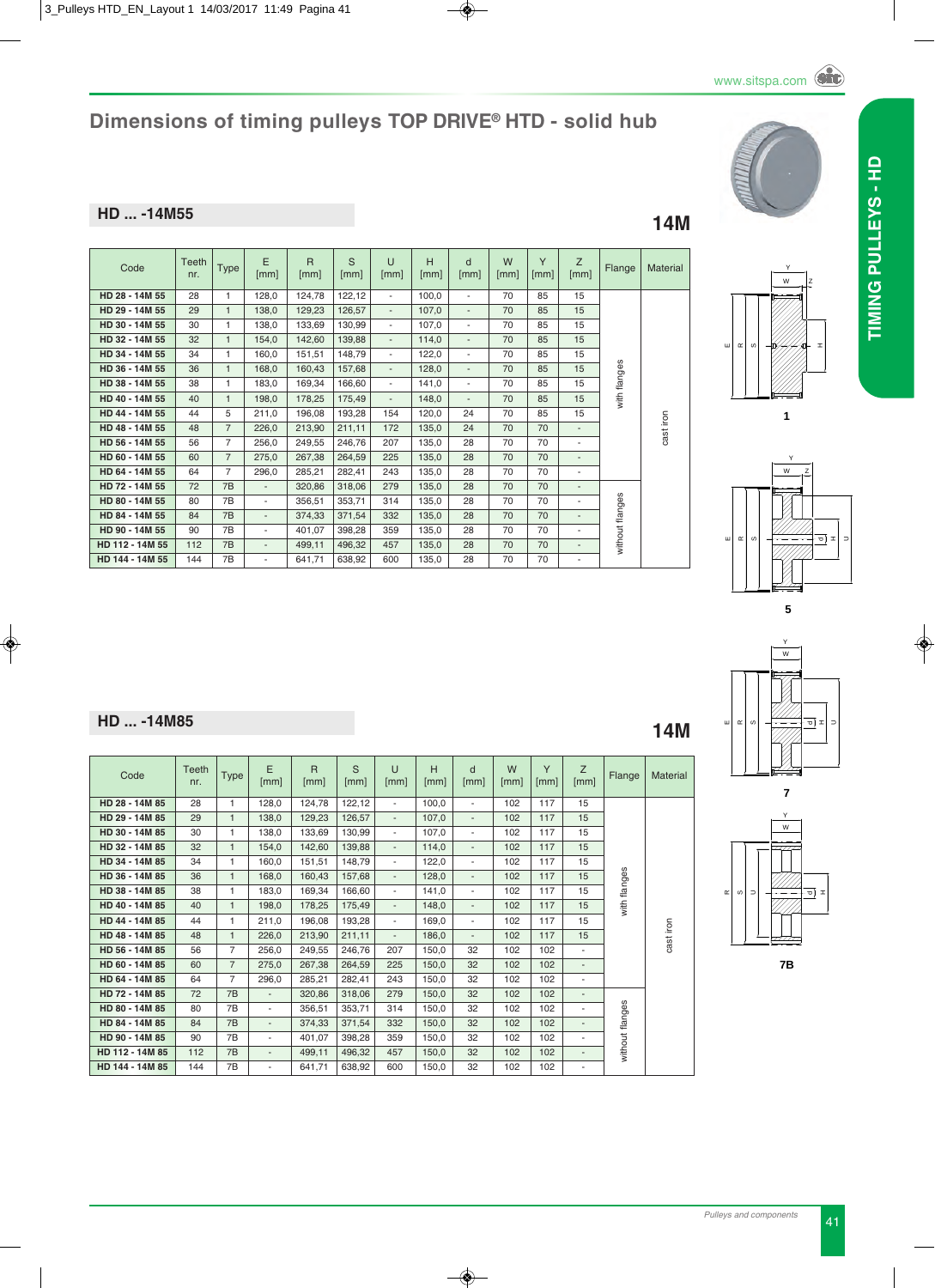

S [mm]

**HD 28 - 14M 115** 28 1 128,0 124,78 122,12 - 100,0 - 133 148 15

**HD 29 - 14M 115** 29 1 138,0 129,23 126,57 - 107,0 - 133 148 15 **HD 30 - 14M 115** 30 1 1 38,0 133,69 130,99 - 107,0 - 133 148 15 **HD 32 - 14M 115** 32 1 154,0 142,60 139,88 - 114,0 - 133 148 15 **HD 34 - 14M 115** 34 1 160,0 151,51 148,79 - 122,0 - 133 148 15 **HD 36 - 14M 115** 36 1 168,0 160,43 157,68 - 128,0 - 133 148 15 **HD 38 - 14M 115** 38 1 183,0 169,34 166,60 - 141,0 - 133 148 15 **HD 40 - 14M 115** 40 1 198,0 178,25 175,49 - 148,0 - 133 148 15 **HD 44 - 14M 115** 44 1 211,0 196,08 193,28 - 169,0 - 133 148 15 **HD 48 - 14M 115** 48 1 226,0 213,90 211,11 - 186,0 - 133 148 15 **HD 56 - 14M 115** 56 5 256,0 249,55 246,76 207 150,0 32 133 148 15 **HD 60 - 14M 115** 60 7 290.0 267.38 264.59 225 150.0 32 133 133 **HD 64 - 14M 115** 64 7 296,0 285,21 282,41 243 150,0 32 133 133 - **HD 72 - 14M 115** 72 7B - 320,86 318,06 279 150,0 32 133 133 -

**HD 80 - 14M 115** 80 7B - 356,51 353,71 314 150,0 32 133 133 -**HD 84 - 14M 115** 84 7B - 374,33 371,54 332 150,0 32 133 133 **HD 90 - 14M 115** 90 7B - 401.07 398.28 359 150.0 32 133 133 -**HD 112 - 14M 115** 112 7B - 499,11 496,32 457 150,0 32 133 133 - **HD 144 - 14M 115** 144 7B - 641,71 638,92 600 150,0 32 133 133 -

U [mm]

H [mm]

d [mm]

W [mm]

Y [mm]  $\frac{Z}{[mm]}$ 

#### **HD ... -14M115 14M**

Code Teeth

 $Type \left| \begin{array}{c} E \\ Imr \end{array} \right|$ [mm]

R [mm]



Flange | Material

cast iron

with flanges

with flanges

without flanges

without flanges















| ш | $\alpha$ | $\circ$ |   |
|---|----------|---------|---|
|   |          |         | ī |
|   |          |         |   |







# **HD ... -14M170 14M**

| Code             | Teeth<br>nr. | <b>Type</b>  | F<br>[mm]                | $\mathsf{R}$<br>[mm] | S<br>[mm] | $\cup$<br>[mm]           | H<br>[mm] | $\mathsf{d}$<br>[mm]     | W<br>[mm] | Y<br>[mm] | Z<br>[mm]                | Flange          | <b>Material</b> |
|------------------|--------------|--------------|--------------------------|----------------------|-----------|--------------------------|-----------|--------------------------|-----------|-----------|--------------------------|-----------------|-----------------|
| HD 28 - 14M 170  | 28           | 1            | 128.0                    | 124,78               | 122,12    | $\overline{\phantom{a}}$ | 100.0     | $\overline{\phantom{a}}$ | 187       | 202       | 15                       |                 |                 |
| HD 29 - 14M 170  | 29           | $\mathbf{1}$ | 138.0                    | 129,23               | 126.57    | ٠                        | 107.0     | $\overline{\phantom{a}}$ | 187       | 202       | 15                       |                 |                 |
| HD 30 - 14M 170  | 30           | 1            | 138.0                    | 133,69               | 130.99    | $\overline{\phantom{a}}$ | 107.0     | $\overline{\phantom{a}}$ | 187       | 202       | 15                       |                 |                 |
| HD 32 - 14M 170  | 32           | $\mathbf{1}$ | 154.0                    | 142.60               | 139.88    | ÷                        | 114.0     | $\overline{a}$           | 187       | 202       | 15                       |                 |                 |
| HD 34 - 14M 170  | 34           | 1            | 160.0                    | 151,51               | 148.79    | $\overline{\phantom{a}}$ | 122.0     | $\overline{\phantom{a}}$ | 187       | 202       | 15                       |                 |                 |
| HD 36 - 14M 170  | 36           | $\mathbf{1}$ | 168.0                    | 160.43               | 157.68    | ٠                        | 128.0     | $\overline{\phantom{a}}$ | 187       | 202       | 15                       | with flanges    |                 |
| HD 38 - 14M 170  | 38           | 1            | 183.0                    | 169.34               | 166.60    | $\overline{\phantom{a}}$ | 141.0     | $\overline{\phantom{a}}$ | 187       | 202       | 15                       |                 |                 |
| HD 40 - 14M 170  | 40           | $\mathbf{1}$ | 198.0                    | 178,25               | 175.49    | ÷                        | 148.0     | $\overline{a}$           | 187       | 202       | 15                       |                 |                 |
| HD 44 - 14M 170  | 44           | 1            | 211.0                    | 196.08               | 193,28    | $\overline{\phantom{0}}$ | 169.0     | ٠                        | 187       | 202       | 15                       |                 |                 |
| HD 48 - 14M 170  | 48           | $\mathbf{1}$ | 226.0                    | 213,90               | 211,11    | $\overline{\phantom{0}}$ | 186.0     | $\overline{\phantom{a}}$ | 187       | 202       | 15                       |                 | cast iron       |
| HD 56 - 14M 170  | 56           | 5            | 256.0                    | 249.55               | 246.76    | 207                      | 160.0     | 32                       | 187       | 202       | 15                       |                 |                 |
| HD 60 - 14M 170  | 60           | 5            | 290.0                    | 267,38               | 264,59    | 225                      | 160.0     | 32                       | 187       | 202       | 15                       |                 |                 |
| HD 64 - 14M 170  | 64           | 5            | 296.0                    | 285.21               | 282.41    | 243                      | 180.0     | 32                       | 187       | 202       | 15                       |                 |                 |
| HD 72 - 14M 170  | 72           | 12           | $\blacksquare$           | 320,86               | 318,06    | 279                      | 180.0     | 32                       | 187       | 187       | $\overline{\phantom{a}}$ |                 |                 |
| HD 80 - 14M 170  | 80           | 12           | ٠                        | 356,51               | 353.71    | 314                      | 180.0     | 32                       | 187       | 187       | $\overline{\phantom{a}}$ |                 |                 |
| HD 84 - 14M 170  | 84           | <b>7A</b>    | $\overline{\phantom{a}}$ | 374,33               | 371.54    | 332                      | 180.0     | 32                       | 187       | 187       | $\overline{\phantom{a}}$ |                 |                 |
| HD 90 - 14M 170  | 90           | <b>7A</b>    | ٠                        | 401.07               | 398.28    | 359                      | 180.0     | 32                       | 187       | 187       | ٠                        |                 |                 |
| HD 112 - 14M 170 | 112          | 7A           | $\overline{\phantom{a}}$ | 499,11               | 496.32    | 456                      | 200.0     | 32                       | 187       | 187       | $\overline{\phantom{a}}$ | without flanges |                 |
| HD 144 - 14M 170 | 144          | <b>7A</b>    | ٠                        | 641.71               | 638.92    | 600                      | 220.0     | 32                       | 187       | 187       | $\overline{\phantom{a}}$ |                 |                 |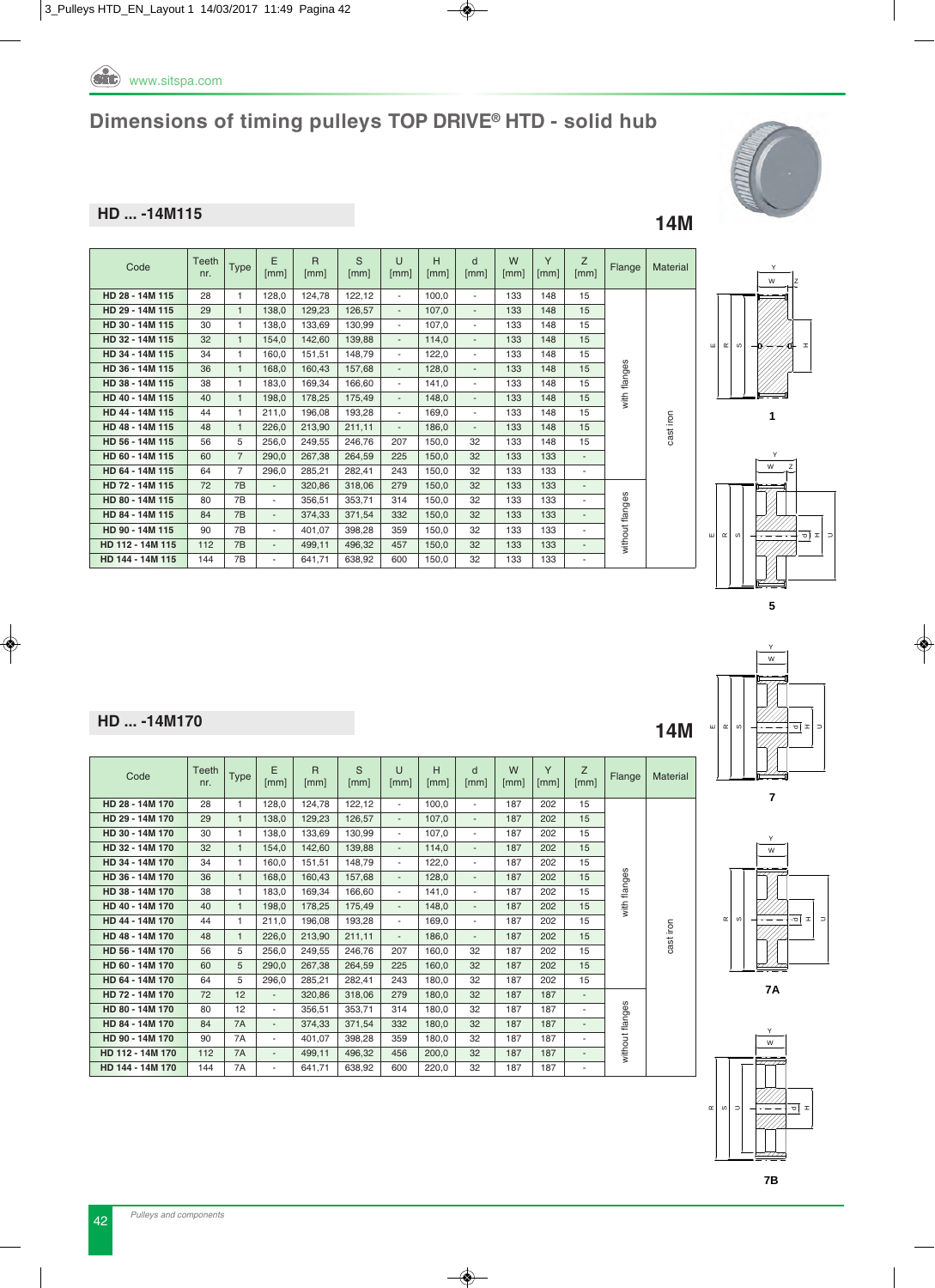pitches 5M - 8M - 14M

| <b>Part Number</b>                  | <b>HDB</b> 32 - 8M | 20 |
|-------------------------------------|--------------------|----|
| HTD pulley - mounting taper bushing |                    |    |
| Number of teeth                     |                    |    |
| Pitch                               |                    |    |
| Belt width in mm                    |                    |    |





**HDB** ... -5M15 5M

| Code            | Teeth<br>nr. | <b>Type</b>    | SER-SIT <sup>®</sup><br>Taper<br>bushing | E<br>[mm] | $\overline{R}$<br>[mm] | S<br>[mm] | U<br>[mm]                | H<br>[mm]                | W<br>[mm] | Y<br>[mm] | Z<br>[mm]                | Flange             | Material  |
|-----------------|--------------|----------------|------------------------------------------|-----------|------------------------|-----------|--------------------------|--------------------------|-----------|-----------|--------------------------|--------------------|-----------|
| HDB 34 - 5M 15  | 34           | 6              | 1008                                     | 57,0      | 54,11                  | 52,97     | ٠                        | ٠                        | 22        | 22        | ٠                        |                    |           |
| HDB 36 - 5M 15  | 36           | 6              | 1108                                     | 60,0      | 57,3                   | 56,16     | $\overline{\phantom{a}}$ | $\overline{\phantom{a}}$ | 22        | 22        | $\overline{\phantom{a}}$ |                    |           |
| HDB 38 - 5M 15  | 38           | 6              | 1108                                     | 66,5      | 60,48                  | 59,34     | ٠                        | ٠                        | 22        | 22        | ٠                        |                    | steel     |
| HDB 40 - 5M 15  | 40           | 6              | 1108                                     | 71,0      | 63,66                  | 62,52     | $\overline{\phantom{a}}$ | $\overline{\phantom{a}}$ | 22        | 22        | $\overline{\phantom{a}}$ |                    |           |
| HDB 44 - 5M 15  | 44           | 6              | 1108                                     | 75,0      | 70,03                  | 68,89     | ٠                        | $\overline{\phantom{a}}$ | 22        | 22        |                          | with flanges       |           |
| HDB 48 - 5M 15  | 48           | $\overline{2}$ | 1210                                     | 83.0      | 76,39                  | 75,25     | $\overline{\phantom{a}}$ | 62.0                     | 20,5      | 25        | 4,5                      |                    |           |
| HDB 56 - 5M 15  | 56           | 2              | 1210                                     | 93,0      | 89,13                  | 87,99     | ۰                        | 70,0                     | 20,5      | 25        | 4,5                      |                    |           |
| HDB 64 - 5M 15  | 64           | $\overline{2}$ | 1210                                     | 106,0     | 101,86                 | 100,72    | $\overline{\phantom{a}}$ | 80,0                     | 20,5      | 25        | 4,5                      |                    |           |
| HDB 72 - 5M 15  | 72           | 2              | 1610                                     | 119,0     | 114,59                 | 113,45    | ۰.                       | 92,0                     | 20,5      | 25        | 4,5                      |                    |           |
| HDB 80 - 5M 15  | 80           | $\overline{2}$ | 1610                                     | 135,0     | 127,32                 | 126,18    | $\overline{\phantom{a}}$ | 92,0                     | 20,5      | 25        | 4,5                      |                    | cast iron |
| HDB 90 - 5M 15  | 90           | 11A            | 1610                                     | ۰.        | 143,24                 | 142,10    | 122                      | 92,0                     | 20,5      | 25        | 4,5                      |                    |           |
| HDB 112 - 5M 15 | 112          | 11A            | 1610                                     | ۰.        | 178,25                 | 177,11    | 157                      | 110.0                    | 20,5      | 25        | 4,5                      |                    |           |
| HDB 136 - 5M 15 | 136          | 11A            | 2012                                     | ۰.        | 216,45                 | 215,31    | 195                      | 110,0                    | 20,5      | 32        | 5,8                      | without<br>flanges |           |
| HDB 150 - 5M 15 | 150          | 11A            | 2012                                     | ۰.        | 238,73                 | 237,59    | 217                      | 110,0                    | 20,5      | 32        | 5,8                      |                    |           |

#### E $\alpha$ o. HW Y Z

**6**



**9**

**HDB** ... -8M20 **8M** 

| Code           | Teeth<br>nr. | <b>Type</b>    | SER-SIT <sup>®</sup><br>Taper<br>bushing | E<br>[mm]                | R<br>[mm] | S<br>[mm] | $\cup$<br>[mm]           | H<br>[mm]      | W<br>[mm] | Y<br>[mm] | Z<br>[mm]      | Flange       | Material  |
|----------------|--------------|----------------|------------------------------------------|--------------------------|-----------|-----------|--------------------------|----------------|-----------|-----------|----------------|--------------|-----------|
| HDB 22 - 8M 20 | 22           | 4              | 1008                                     | 60,0                     | 56,02     | 54,65     | 38                       | ۰              | 28        | 22        | 6              |              |           |
| HDB 24 - 8M 20 | 24           | $\overline{4}$ | 1108                                     | 66,0                     | 61,12     | 59,74     | 42                       | $\overline{a}$ | 28        | 22        | 6              |              |           |
| HDB 26 - 8M 20 | 26           | 4              | 1108                                     | 70,0                     | 66,21     | 64,84     | 45                       | ۰              | 28        | 22        | 6              |              |           |
| HDB 28 - 8M 20 | 28           | $\overline{4}$ | 1108                                     | 75,0                     | 71,30     | 70,08     | 52                       | ٠              | 28        | 22        | 6              |              |           |
| HDB 30 - 8M 20 | 30           | 4              | 1108                                     | 83,0                     | 76,39     | 75,13     | 56                       | ٠              | 28        | 22        | 6              |              |           |
| HDB 32 - 8M 20 | 32           | $\overline{4}$ | 1610                                     | 87,0                     | 81,49     | 80,16     | 65                       | ٠              | 28        | 25        | 3              |              |           |
| HDB 34 - 8M 20 | 34           | 4              | 1610                                     | 91,0                     | 86,58     | 85,21     | 66                       | ۰              | 28        | 25        | 3              |              |           |
| HDB 36 - 8M 20 | 36           | 4              | 1610                                     | 97,0                     | 91,67     | 90,30     | 68                       | ٠              | 28        | 25        | 3              |              |           |
| HDB 38 - 8M 20 | 38           | 4              | 1610                                     | 102,0                    | 96.77     | 95,39     | 76                       | ٠              | 28        | 25        | 3              | with flanges | cast iron |
| HDB 40 - 8M 20 | 40           | $\overline{4}$ | 1610                                     | 106,0                    | 101,86    | 100,49    | 80                       | ٠              | 28        | 25        | 3              |              |           |
| HDB 44 - 8M 20 | 44           | 2              | 2012                                     | 120,0                    | 112,05    | 110,67    | $\overline{\phantom{a}}$ | 93,0           | 28        | 32        | 4              |              |           |
| HDB 48 - 8M 20 | 48           | $\overline{2}$ | 2012                                     | 128,0                    | 122,23    | 120,86    | $\overline{\phantom{a}}$ | 100,0          | 28        | 32        | $\overline{4}$ |              |           |
| HDB 56 - 8M 20 | 56           | $\overline{2}$ | 2012                                     | 150,0                    | 142,60    | 141,23    | $\overline{\phantom{a}}$ | 110,0          | 28        | 32        | 4              |              |           |
| HDB 64 - 8M 20 | 64           | 9              | 2012                                     | 168,0                    | 162,97    | 161,60    | 140                      | 110,0          | 28        | 32        | $\overline{4}$ |              |           |
| HDB 72 - 8M 20 | 72           | 9              | 2012                                     | 192,0                    | 183,35    | 181,97    | 158                      | 110,0          | 28        | 32        | 4              |              |           |
| HDB 80 - 8M 20 | 80           | <b>9A</b>      | 2012                                     | $\overline{\phantom{a}}$ | 203,74    | 202,35    | 178                      | 110,0          | 28        | 32        | $\overline{4}$ | without      |           |
| HDB 90 - 8M 20 | 90           | 9B             | 2012                                     | ٠                        | 229,18    | 227,81    | 204                      | 110,0          | 28        | 32        | 4              | flanges      |           |



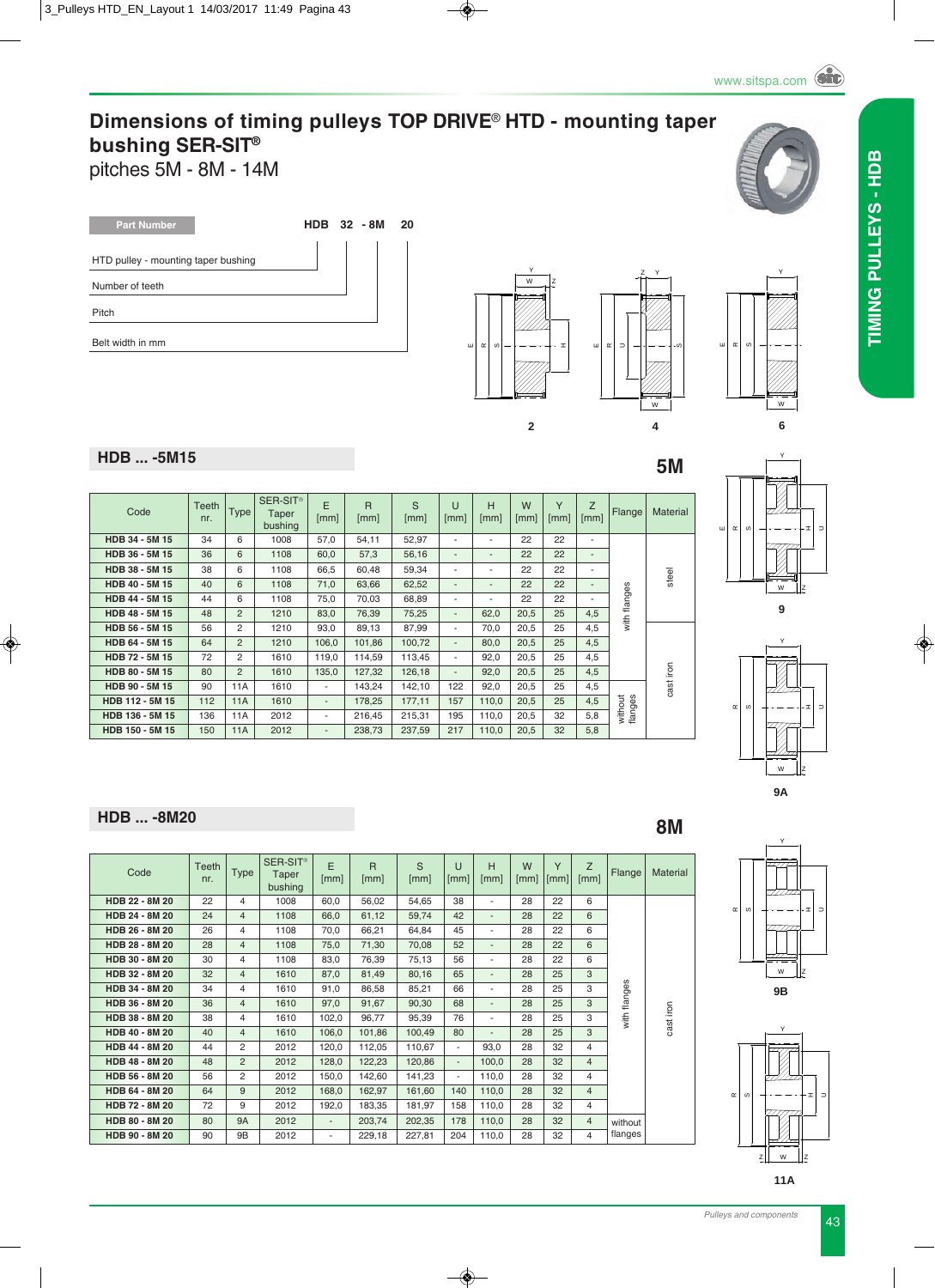

#### **HDB ... -8M30** 8M

| Code            | Teeth<br>nr. | <b>Type</b>    | SER-SIT <sup>®</sup><br>Taper<br>bushing | E<br>[mm]                | $\mathsf{R}$<br>[mm] | S<br>[mm] | U<br>[mm]                | H<br>[mm]                | W<br>[mm] | Y<br>[mm] | Z<br>[mm]                | Flange             | Material  |
|-----------------|--------------|----------------|------------------------------------------|--------------------------|----------------------|-----------|--------------------------|--------------------------|-----------|-----------|--------------------------|--------------------|-----------|
| HDB 22 - 8M 30  | 22           | $\overline{4}$ | 1008                                     | 60.0                     | 56,02                | 54,65     | 38                       | ٠                        | 38        | 22        | 16                       |                    |           |
| HDB 24 - 8M 30  | 24           | $\overline{4}$ | 1108                                     | 66.0                     | 61,12                | 59.74     | 42                       | $\blacksquare$           | 38        | 22        | 16                       |                    |           |
| HDB 26 - 8M 30  | 26           | $\overline{4}$ | 1108                                     | 70.0                     | 66,21                | 64.84     | 45                       | $\overline{\phantom{a}}$ | 38        | 22        | 16                       |                    |           |
| HDB 28 - 8M 30  | 28           | $\overline{4}$ | 1108                                     | 75,0                     | 71,30                | 70.08     | 52                       | $\blacksquare$           | 38        | 22        | 16                       |                    |           |
| HDB 30 - 8M 30  | 30           | 6              | 1615                                     | 83,0                     | 76,39                | 75,13     | $\overline{\phantom{a}}$ | ٠                        | 38        | 38        |                          |                    |           |
| HDB 32 - 8M 30  | 32           | 6              | 1615                                     | 87.0                     | 81,49                | 80,16     | $\overline{\phantom{a}}$ | $\blacksquare$           | 38        | 38        | $\overline{\phantom{a}}$ |                    |           |
| HDB 34 - 8M 30  | 34           | 6              | 1615                                     | 91,0                     | 86.58                | 85,21     | $\overline{\phantom{a}}$ | ٠                        | 38        | 38        |                          | with flanges       |           |
| HDB 36 - 8M 30  | 36           | 6              | 1615                                     | 97,0                     | 91,67                | 90.30     | $\overline{\phantom{a}}$ | $\overline{\phantom{a}}$ | 38        | 38        |                          |                    |           |
| HDB 38 - 8M 30  | 38           | 6              | 1615                                     | 102,0                    | 96,77                | 95,39     | $\overline{\phantom{a}}$ | ٠                        | 38        | 38        |                          |                    |           |
| HDB 40 - 8M 30  | 40           | 6              | 1615                                     | 106,0                    | 101,86               | 100.49    | $\overline{\phantom{a}}$ | $\blacksquare$           | 38        | 38        |                          |                    | cast iron |
| HDB 44 - 8M 30  | 44           | 5              | 2012                                     | 120.0                    | 112,05               | 110,67    | 90                       | $\overline{\phantom{a}}$ | 38        | 32        | 3                        |                    |           |
| HDB 48 - 8M 30  | 48           | 5              | 2012                                     | 128,0                    | 122,23               | 120,86    | 100                      | $\overline{\phantom{a}}$ | 38        | 32        | 3                        |                    |           |
| HDB 56 - 8M 30  | 56           | 5              | 2012                                     | 150,0                    | 142,60               | 141,23    | 118                      | ٠                        | 38        | 32        | 3                        |                    |           |
| HDB 64 - 8M 30  | 64           | 9              | 2517                                     | 168.0                    | 162,97               | 161,60    | 140                      | 125,0                    | 38        | 45        | $\overline{7}$           |                    |           |
| HDB 72 - 8M 30  | 72           | 9              | 2517                                     | 192,0                    | 183,35               | 181,97    | 158                      | 125,0                    | 38        | 45        | $\overline{7}$           |                    |           |
| HDB 80 - 8M 30  | 80           | <b>9A</b>      | 2517                                     | $\overline{\phantom{0}}$ | 203,74               | 202,35    | 178                      | 125,0                    | 38        | 45        | $\overline{7}$           |                    |           |
| HDB 90 - 8M 30  | 90           | 9B             | 2517                                     | $\overline{\phantom{a}}$ | 229.18               | 227.81    | 204                      | 125,0                    | 38        | 45        | $\overline{7}$           | without<br>flanges |           |
| HDB 112 - 8M 30 | 112          | 9B             | 2517                                     | $\overline{\phantom{0}}$ | 285.21               | 283,83    | 260                      | 125,0                    | 38        | 45        | $\overline{7}$           |                    |           |
| HDB 144 - 8M 30 | 144          | 9Β             | 2517                                     | ٠                        | 366,69               | 365,32    | 341                      | 125,0                    | 38        | 45        | $\overline{7}$           |                    |           |





### **HDB** ... -8M50 8M

| Code            | Teeth<br>nr. | <b>Type</b>    | SER-SIT <sup>®</sup><br>Taper<br>bushing | E<br>[mm]                | $\mathsf{R}$<br>[mm] | S<br>[mm] | $\cup$<br>[mm] | H<br>[mm]                | W<br>[mm] | Y<br>$\lceil$ mm $\rceil$ | Z<br>[mm] | Flange          | Material        |
|-----------------|--------------|----------------|------------------------------------------|--------------------------|----------------------|-----------|----------------|--------------------------|-----------|---------------------------|-----------|-----------------|-----------------|
| HDB 28 - 8M 50  | 28           | 5              | 1108                                     | 75,0                     | 71,30                | 70,08     | 52             | $\overline{\phantom{a}}$ | 60        | 22                        | 19.0      |                 |                 |
| HDB 30 - 8M 50  | 30           | $\overline{4}$ | 1615                                     | 83,0                     | 76,39                | 75,13     | 58             | $\overline{\phantom{a}}$ | 60        | 38                        | 22,0      |                 |                 |
| HDB 32 - 8M 50  | 32           | 4              | 1615                                     | 87,0                     | 81,49                | 80,16     | 60             | ٠                        | 60        | 38                        | 22,0      |                 |                 |
| HDB 34 - 8M 50  | 34           | 4              | 1615                                     | 91,0                     | 86,58                | 85,21     | 66             | $\overline{\phantom{a}}$ | 60        | 38                        | 22,0      | with flanges    | cast iron/steel |
| HDB 36 - 8M 50  | 36           | 4              | 1615                                     | 97,0                     | 91,67                | 90,30     | 68             | $\overline{\phantom{a}}$ | 60        | 38                        | 22,0      |                 |                 |
| HDB 38 - 8M 50  | 38           | 4              | 1615                                     | 102,0                    | 96,77                | 95,39     | 75             | $\overline{\phantom{a}}$ | 60        | 38                        | 22,0      |                 |                 |
| HDB 40 - 8M 50  | 40           | 5              | 2012                                     | 106,0                    | 101,86               | 100,49    | 80             | ٠                        | 60        | 32                        | 14,0      |                 |                 |
| HDB 44 - 8M 50  | 44           | 5              | 2012                                     | 120,0                    | 112,05               | 110,67    | 90             | $\overline{\phantom{a}}$ | 60        | 32                        | 14,0      |                 |                 |
| HDB 48 - 8M 50  | 48           | 5              | 2012                                     | 128,0                    | 122,23               | 120,86    | 100            | $\overline{\phantom{a}}$ | 60        | 32                        | 14,0      |                 |                 |
| HDB 56 - 8M 50  | 56           | 5              | 2517                                     | 150,0                    | 142,60               | 141,23    | 120            | $\overline{\phantom{a}}$ | 60        | 45                        | 7,5       |                 |                 |
| HDB 64 - 8M 50  | 64           | 8              | 2517                                     | 168,0                    | 162,97               | 161,60    | 138            | 120,0                    | 60        | 45                        | 7,5       |                 |                 |
| HDB 72 - 8M 50  | 72           | 8              | 2517                                     | 192,0                    | 183,35               | 181,97    | 158            | 125,0                    | 60        | 45                        | 7,5       |                 |                 |
| HDB 80 - 8M 50  | 80           | 8A             | 3020                                     | $\overline{\phantom{a}}$ | 203,74               | 202,35    | 178            | 160,0                    | 60        | 51                        | 4,5       |                 |                 |
| HDB 90 - 8M 50  | 90           | 8A             | 3020                                     | $\overline{\phantom{0}}$ | 229,18               | 227,81    | 204            | 170,0                    | 60        | 51                        | 4,5       |                 |                 |
| HDB 112 - 8M 50 | 112          | 8B             | 3020                                     | $\overline{\phantom{a}}$ | 285,21               | 283,83    | 260            | 170,0                    | 60        | 51                        | 4,5       |                 |                 |
| HDB 144 - 8M 50 | 144          | 8 <sub>B</sub> | 3020                                     | $\overline{\phantom{0}}$ | 366,69               | 365,32    | 341            | 170,0                    | 60        | 51                        | 4,5       | without flanges |                 |
| HDB 168 - 8M 50 | 168          | 8B             | 3020                                     | ٠                        | 427,80               | 426,42    | 402            | 198,0                    | 60        | 51                        | 4,5       |                 |                 |
| HDB 192 - 8M 50 | 192          | 8 <sub>B</sub> | 3020                                     | $\overline{a}$           | 488,92               | 487,54    | 462            | 198,0                    | 60        | 51                        | 4,5       |                 |                 |











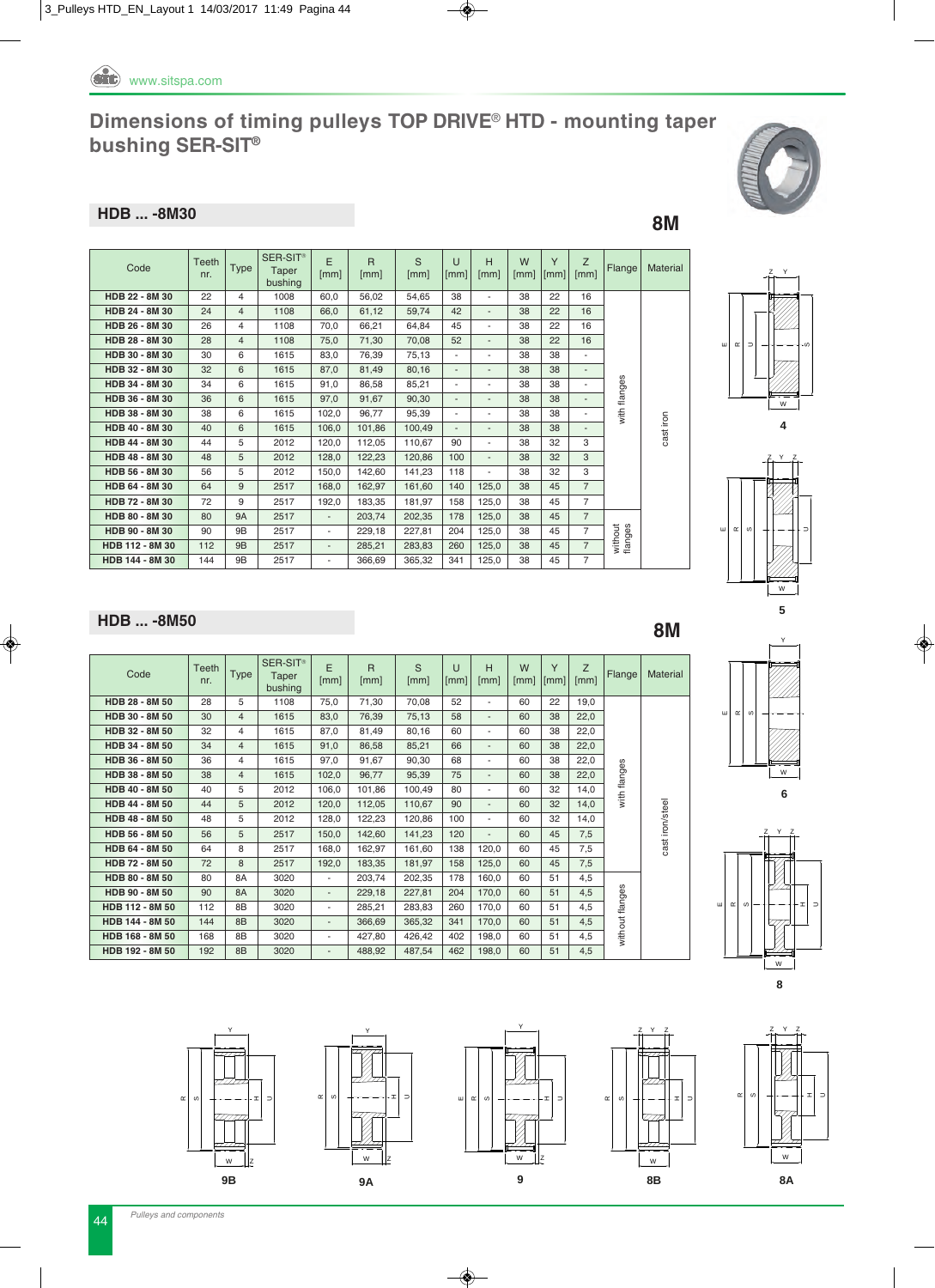#### **HDB ... -8M85** 8M

SER-SIT<sup>â</sup> Code Teeth E R S U H W Y  $\frac{Z}{[mm]}$ Flange Material Type Taper [mm] [mm] [mm] [mm] [mm] [mm]  $\vert$ [mm] bushing **HDB 34 - 8M 85** 34 5 1615 91,0 86,58 85,21 66 - 95 38 28,5 **HDB 36 - 8M 85** 36 5 1615 97,0 91,67 90,30 68 - 95 38 28,5 **HDB 38 - 8M 85** 38 38 5 1615 102,0 96,77 35,39 75 - 95 38 38 28,5 flanges **HDB 40 - 8M 85** 40 5 2012 106,0 101,86 100,49 80 - 95 32 31,5 with flanges **HDB 44 - 8M 85** 44 5 2012 120,0 112,05 110,67 90 - 95 32 31,5  $with 1$ **HDB 48 - 8M 85** 48 5 2517 128,0 122,23 120,86 100 - 95 45 25,0 **HDB 56 - 8M 85** 56 5 2517 150,0 142,60 141,23 120 - 95 45 25,0 cast iron **HDB 64 - 8M 85** 64 5 2517 168,0 162,97 161,60 138 - 95 45 25,0 **HDB 72 - 8M 85** 72 5 3020 192,0 183,35 181,97 158 - 95 51 22,0 **HDB 80 - 8M 85** 80 8A 3020 - 203,74 202,35 178 160,0 95 51 22,0 flanges **HDB 90 - 8M 85** 90 8A 3020 - 229,18 227,81 204 170,0 95 51 22,0 without flanges **HDB 112 - 8M 85** 112 8B 3020 - 285,21 283,83 260 170,0 95 51 22,0 without f **HDB 144 - 8M 85** 144 8B 3030 - 366,69 365,32 341 198,0 95 76 9,5 **HDB 168 - 8M 85** 168 8B 3030 - 427,80 426,42 402 198,0 95 76 9,5 **HDB 192 - 8M 85** 192 8B 3030 - 488,92 487,54 462 198,0 95 76 9,5

**HDB** ... -14M40 **14M** 

| Code             | Teeth<br>nr. | <b>Type</b>    | SER-SIT <sup>®</sup><br>Taper<br>bushing | E<br>[mm]                | $\mathsf{R}$<br>[mm] | S<br>[mm] | $\cup$<br>[mm] | H<br>[mm]                | W<br>[mm] | Y<br>[mm] | Z<br>[mm] | Flange          | Material  |
|------------------|--------------|----------------|------------------------------------------|--------------------------|----------------------|-----------|----------------|--------------------------|-----------|-----------|-----------|-----------------|-----------|
| HDB 28 - 14M 40  | 28           | 5              | 2012                                     | 128.0                    | 124,78               | 122,12    | 98             | ٠                        | 54        | 32        | 11.0      |                 |           |
| HDB 29 - 14M 40  | 29           | 5              | 2012                                     | 138,0                    | 129,23               | 126,57    | 100            | $\overline{\phantom{a}}$ | 54        | 32        | 11,0      |                 |           |
| HDB 30 - 14M 40  | 30           | 5              | 2012                                     | 138,0                    | 133,69               | 130,99    | 100            | ٠                        | 54        | 32        | 11,0      |                 |           |
| HDB 32 - 14M 40  | 32           | 5              | 2012                                     | 154.0                    | 142.60               | 139.88    | 104            | $\overline{\phantom{a}}$ | 54        | 32        | 11.0      |                 |           |
| HDB 34 - 14M 40  | 34           | 5              | 2517                                     | 160.0                    | 151.52               | 148.79    | 110            | $\overline{\phantom{a}}$ | 54        | 45        | 4.5       |                 |           |
| HDB 36 - 14M 40  | 36           | 5              | 2517                                     | 168.0                    | 160.43               | 157.68    | 120            | $\overline{\phantom{a}}$ | 54        | 45        | 4,5       |                 | cast iron |
| HDB 38 - 14M 40  | 38           | 5              | 2517                                     | 183.0                    | 169.34               | 166.60    | 130            | L,                       | 54        | 45        | 4.5       | with flanges    |           |
| HDB 40 - 14M 40  | 40           | 5              | 2517                                     | 188,0                    | 178,25               | 175.49    | 138            | $\overline{\phantom{a}}$ | 54        | 45        | 4,5       |                 |           |
| HDB 44 - 14M 40  | 44           | 5              | 3020                                     | 211.0                    | 196.08               | 193.28    | 154            | $\overline{\phantom{a}}$ | 54        | 51        | 1.5       |                 |           |
| HDB 48 - 14M 40  | 48           | 5              | 3020                                     | 226,0                    | 213,90               | 211,11    | 172            | $\overline{\phantom{a}}$ | 54        | 51        | 1,5       |                 |           |
| HDB 56 - 14M 40  | 56           | 8              | 3020                                     | 256.0                    | 249.56               | 246.76    | 207            | 170.0                    | 54        | 51        | 1.5       |                 |           |
| HDB 64 - 14M 40  | 64           | 8              | 3020                                     | 296,0                    | 285.21               | 282,41    | 243            | 170,0                    | 54        | 51        | 1,5       |                 |           |
| HDB 72 - 14M 40  | 72           | 8A             | 3020                                     | $\overline{\phantom{a}}$ | 320.86               | 318,06    | 279            | 170,0                    | 54        | 51        | 1,5       |                 |           |
| HDB 80 - 14M 40  | 80           | 8 <sub>B</sub> | 3020                                     | $\overline{\phantom{a}}$ | 356.51               | 353,71    | 315            | 170,0                    | 54        | 51        | 1,5       |                 |           |
| HDB 90 - 14M 40  | 90           | 8B             | 3020                                     | $\overline{\phantom{a}}$ | 401.07               | 398.28    | 359            | 170.0                    | 54        | 51        | 1.5       |                 |           |
| HDB 112 - 14M 40 | 112          | 8 <sub>B</sub> | 3020                                     | $\overline{\phantom{a}}$ | 499.11               | 496.32    | 457            | 170,0                    | 54        | 51        | 1.5       |                 |           |
| HDB 144 - 14M 40 | 144          | 8B             | 3020                                     | $\overline{\phantom{a}}$ | 641.71               | 638.92    | 600            | 170,0                    | 54        | 51        | 1.5       |                 |           |
| HDB 168 - 14M 40 | 168          | 8 <sub>B</sub> | 3020                                     | $\overline{\phantom{a}}$ | 748.66               | 745,87    | 705            | 170,0                    | 54        | 51        | 1.5       | without flanges |           |
| HDB 192 - 14M 40 | 192          | 9B             | 3535                                     | $\overline{\phantom{a}}$ | 855,62               | 852,82    | 812            | 170,0                    | 54        | 89        | 35        |                 |           |
| HDB 216 - 14M 40 | 216          | 9B             | 3535                                     | $\overline{\phantom{a}}$ | 962,57               | 959,77    | 920            | 170.0                    | 54        | 89        | 35        |                 |           |
| HDB 264 - 14M 40 | 264          | 9B             | 3535                                     | $\overline{\phantom{a}}$ | 1176,47              | 1173,67   | 1133           | 170,0                    | 54        | 89        | 35        |                 |           |











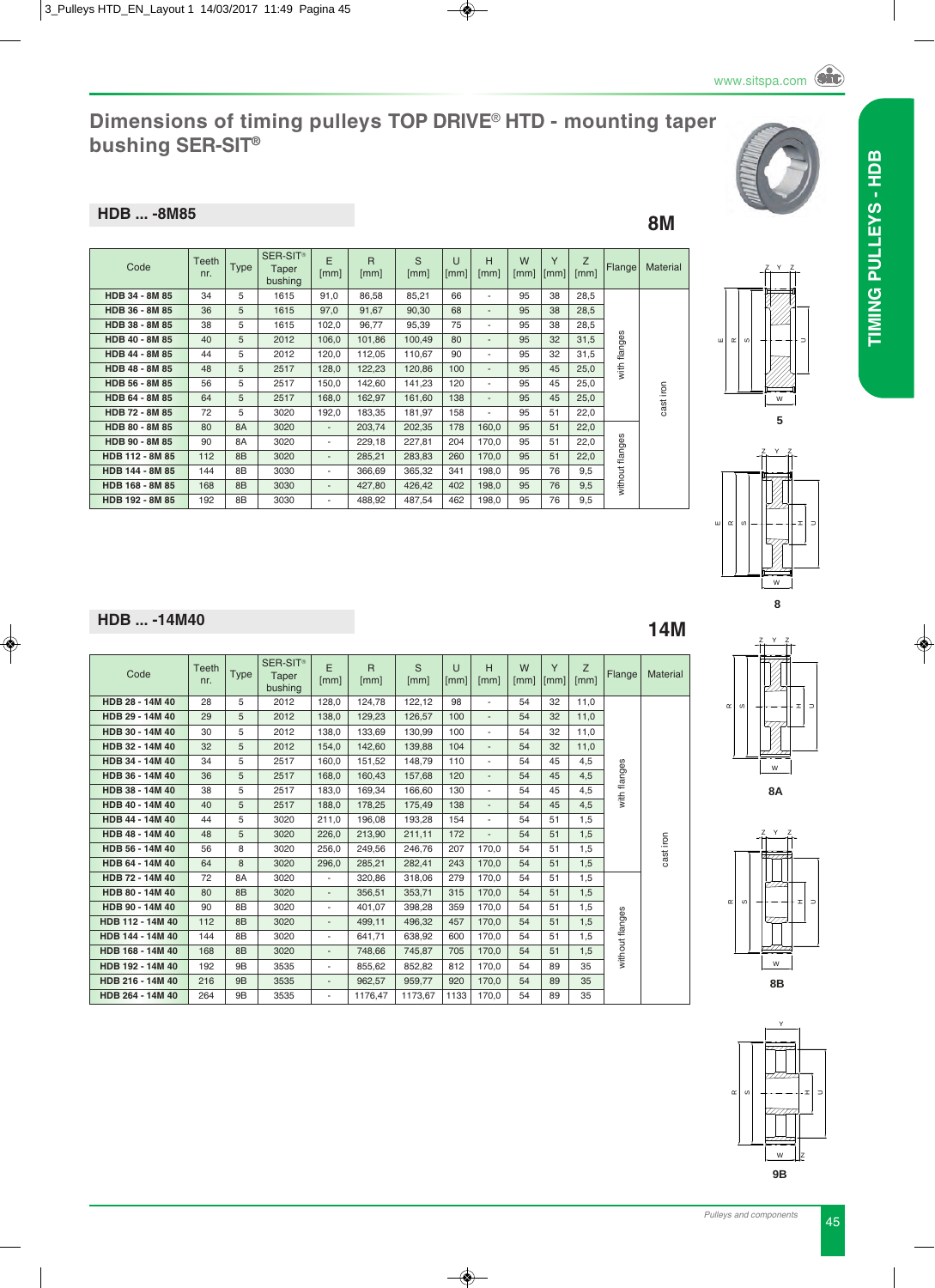

#### **HDB ... -14M55 14M**

| $\overline{\phantom{a}}$ |  |
|--------------------------|--|

| Code             | <b>Teeth</b><br>nr. | <b>Type</b>    | SER-SIT <sup>®</sup><br>Taper<br>bushing | E<br>[mm]                | $\mathsf{R}$<br>[mm] | S<br>[mm] | U<br>[mm] | H<br>[mm]                | W<br>[mm] | Y<br>[mm] | Z<br>[mm] | Flange          | Material  |
|------------------|---------------------|----------------|------------------------------------------|--------------------------|----------------------|-----------|-----------|--------------------------|-----------|-----------|-----------|-----------------|-----------|
| HDB 28 - 14M 55  | 28                  | 5              | 2012                                     | 128,0                    | 124,78               | 122,12    | 98        | ٠                        | 70        | 32        | 19,0      |                 |           |
| HDB 29 - 14M 55  | 29                  | 5              | 2012                                     | 138,0                    | 129.23               | 126,57    | 100       | $\overline{\phantom{a}}$ | 70        | 32        | 19.0      |                 |           |
| HDB 30 - 14M 55  | 30                  | 5              | 2517                                     | 138,0                    | 133,69               | 130,99    | 100       | $\overline{\phantom{a}}$ | 70        | 45        | 12,5      |                 |           |
| HDB 32 - 14M 55  | 32                  | 5              | 2517                                     | 154,0                    | 142,60               | 139.88    | 104       | $\overline{\phantom{a}}$ | 70        | 45        | 12,5      |                 |           |
| HDB 34 - 14M 55  | 34                  | 5              | 2517                                     | 160.0                    | 151.52               | 148.79    | 110       | $\overline{\phantom{a}}$ | 70        | 45        | 12.5      |                 |           |
| HDB 36 - 14M 55  | 36                  | 5              | 2517                                     | 168.0                    | 160.43               | 157.68    | 120       | $\overline{\phantom{a}}$ | 70        | 45        | 12.5      | with flanges    |           |
| HDB 38 - 14M 55  | 38                  | 5              | 2517                                     | 183.0                    | 169.34               | 166.60    | 130       | $\overline{\phantom{a}}$ | 70        | 45        | 12.5      |                 |           |
| HDB 40 - 14M 55  | 40                  | 5              | 2517                                     | 188,0                    | 178,25               | 175,49    | 138       | $\overline{\phantom{a}}$ | 70        | 45        | 12,5      |                 |           |
| HDB 44 - 14M 55  | 44                  | 5              | 3020                                     | 211,0                    | 196,08               | 193,28    | 154       | $\overline{\phantom{a}}$ | 70        | 51        | 9,5       |                 | cast iron |
| HDB 48 - 14M 55  | 48                  | 5              | 3020                                     | 226,0                    | 213,90               | 211,11    | 172       | $\blacksquare$           | 70        | 51        | 9,5       |                 |           |
| HDB 56 - 14M 55  | 56                  | 8              | 3020                                     | 256,0                    | 249,56               | 246,76    | 207       | 170,0                    | 70        | 51        | 9,5       |                 |           |
| HDB 64 - 14M 55  | 64                  | 8              | 3020                                     | 296,0                    | 285,21               | 282,41    | 243       | 170,0                    | 70        | 51        | 9,5       |                 |           |
| HDB 72 - 14M 55  | 72                  | <b>8A</b>      | 3020                                     | $\overline{\phantom{a}}$ | 320.86               | 318,06    | 279       | 170.0                    | 70        | 51        | 9.5       |                 |           |
| HDB 80 - 14M 55  | 80                  | 8 <sub>B</sub> | 3020                                     | $\overline{\phantom{a}}$ | 356.51               | 353,71    | 314       | 170.0                    | 70        | 51        | 9,5       |                 |           |
| HDB 90 - 14M 55  | 90                  | 8B             | 3020                                     | $\blacksquare$           | 401.07               | 398.28    | 359       | 170.0                    | 70        | 51        | 9.5       |                 |           |
| HDB 112 - 14M 55 | 112                 | 8B             | 3020                                     | $\overline{\phantom{a}}$ | 499,11               | 496,32    | 457       | 170,0                    | 70        | 51        | 9.5       | without flanges |           |
| HDB 144 - 14M 55 | 144                 | 8B             | 3020                                     | $\overline{\phantom{a}}$ | 641.71               | 638.92    | 600       | 170.0                    | 70        | 51        | 9.5       |                 |           |
| HDB 168 - 14M 55 | 168                 | 8B             | 3020                                     | $\overline{\phantom{a}}$ | 748,66               | 745,87    | 705       | 170,0                    | 70        | 51        | 9,5       |                 |           |
| HDB 192 - 14M 55 | 192                 | <b>9B</b>      | 3535                                     | $\overline{\phantom{a}}$ | 855.62               | 852,82    | 812       | 170,0                    | 70        | 89        | 19.0      |                 |           |
| HDB 216 - 14M 55 | 216                 | 9B             | 3535                                     | $\overline{\phantom{a}}$ | 962,57               | 959,77    | 920       | 190.0                    | 70        | 89        | 19.0      |                 |           |
| HDB 264 - 14M 55 | 264                 | 9B             | 3535                                     | $\overline{\phantom{a}}$ | 1176,47              | 1173,67   | 1133      | 190,0                    | 70        | 89        | 19,0      |                 |           |











**HDB** ... -14M85 **14M** 

| Code             | Teeth<br>nr. | <b>Type</b>    | SER-SIT <sup>®</sup><br>Taper<br>bushing | E<br>[mm]                | $\mathsf{R}$<br>[mm] | S<br>[mm] | U<br>[mm] | H<br>[mm]                | W<br>[mm] | Y<br>[mm] | Z<br>[mm]                | Flange          | Material  |
|------------------|--------------|----------------|------------------------------------------|--------------------------|----------------------|-----------|-----------|--------------------------|-----------|-----------|--------------------------|-----------------|-----------|
| HDB 28 - 14M 85  | 28           | 5              | 2517                                     | 128.0                    | 124.78               | 122.12    | 98        | ٠                        | 102       | 45        | 28,5                     |                 |           |
| HDB 29 - 14M 85  | 29           | 5              | 2517                                     | 138,0                    | 129,23               | 126,57    | 100       | $\overline{\phantom{a}}$ | 102       | 45        | 28,5                     |                 |           |
| HDB 30 - 14M 85  | 30           | 5              | 2517                                     | 138,0                    | 133,69               | 130.99    | 100       | $\overline{\phantom{a}}$ | 102       | 45        | 28.5                     |                 |           |
| HDB 32 - 14M 85  | 32           | 5              | 2517                                     | 154,0                    | 142,60               | 139.88    | 104       | $\overline{\phantom{a}}$ | 102       | 45        | 28,5                     |                 |           |
| HDB 34 - 14M 85  | 34           | 5              | 2517                                     | 160.0                    | 151,52               | 148.79    | 110       | ٠                        | 102       | 45        | 28.5                     |                 | cast iron |
| HDB 36 - 14M 85  | 36           | 5              | 3020                                     | 168.0                    | 160.43               | 157.68    | 120       | $\overline{\phantom{a}}$ | 102       | 51        | 25.5                     |                 |           |
| HDB 38 - 14M 85  | 38           | 5              | 3020                                     | 183.0                    | 169.34               | 166.60    | 130       | $\overline{\phantom{a}}$ | 102       | 51        | 25.5                     | with flanges    |           |
| HDB 40 - 14M 85  | 40           | 5              | 3020                                     | 188.0                    | 178.25               | 175.49    | 138       | $\overline{\phantom{a}}$ | 102       | 51        | 25.5                     |                 |           |
| HDB 44 - 14M 85  | 44           | 5              | 3030                                     | 211.0                    | 196.08               | 193.28    | 154       | $\overline{\phantom{a}}$ | 102       | 76        | 13.0                     |                 |           |
| HDB 48 - 14M 85  | 48           | 5              | 3030                                     | 226,0                    | 213,90               | 211,11    | 172       | $\overline{\phantom{a}}$ | 102       | 76        | 13,0                     |                 |           |
| HDB 56 - 14M 85  | 56           | 5              | 3535                                     | 256.0                    | 249.56               | 246.76    | 207       | ٠                        | 102       | 89        | 6.5                      |                 |           |
| HDB 64 - 14M 85  | 64           | 8              | 3535                                     | 296,0                    | 285.21               | 282,41    | 243       | 178,0                    | 102       | 89        | 6,5                      |                 |           |
| HDB 72 - 14M 85  | 72           | 8B             | 3535                                     | $\overline{\phantom{a}}$ | 320.86               | 318,06    | 279       | 178,0                    | 102       | 89        | 6,5                      |                 |           |
| HDB 80 - 14M 85  | 80           | 8 <sub>B</sub> | 3535                                     | $\overline{\phantom{a}}$ | 356.51               | 353.71    | 314       | 190.0                    | 102       | 89        | 6.5                      |                 |           |
| HDB 90 - 14M 85  | 90           | 8B             | 3535                                     | $\overline{\phantom{0}}$ | 401.07               | 398.28    | 359       | 190.0                    | 102       | 89        | 6.5                      |                 |           |
| HDB 112 - 14M 85 | 112          | 8 <sub>B</sub> | 3535                                     | $\overline{a}$           | 499.11               | 496.32    | 457       | 190.0                    | 102       | 89        | 6.5                      | without flanges |           |
| HDB 144 - 14M 85 | 144          | 8B             | 3535                                     | ٠                        | 641.71               | 638.92    | 600       | 190.0                    | 102       | 89        | 6.5                      |                 |           |
| HDB 168 - 14M 85 | 168          | 8 <sub>B</sub> | 3535                                     | $\overline{a}$           | 748.66               | 745,87    | 705       | 190,0                    | 102       | 89        | 6,5                      |                 |           |
| HDB 192 - 14M 85 | 192          | 8B             | 4040                                     | ٠                        | 855.62               | 852,82    | 812       | 190.0                    | 102       | 102       |                          |                 |           |
| HDB 216 - 14M 85 | 216          | 8 <sub>B</sub> | 4040                                     | $\overline{a}$           | 962.57               | 959.77    | 920       | 190.0                    | 102       | 102       | $\blacksquare$           |                 |           |
| HDB 264 - 14M 85 | 264          | 8B             | 4040                                     | ٠                        | 1176.47              | 1173,67   | 1133      | 190.0                    | 102       | 102       | $\overline{\phantom{a}}$ |                 |           |